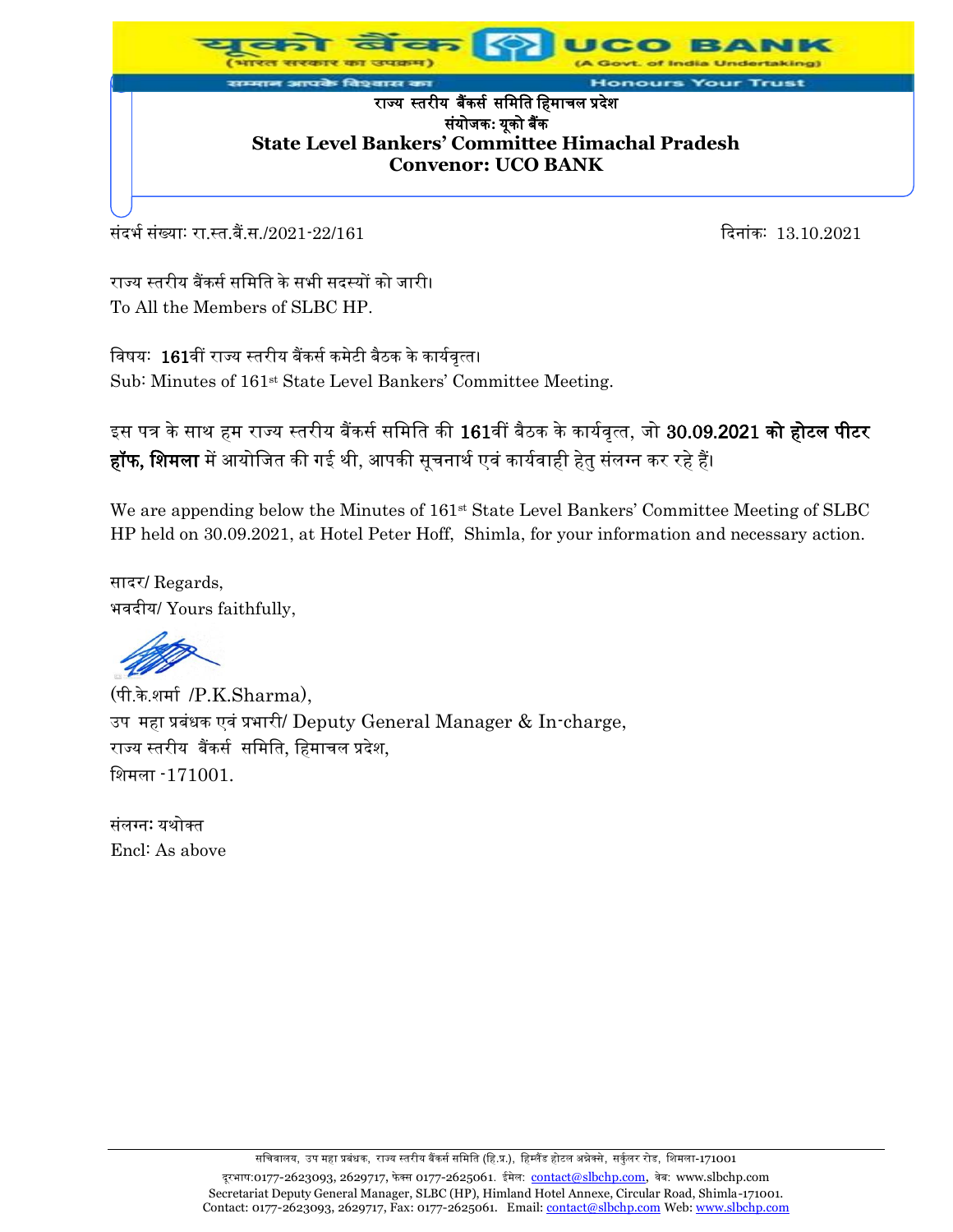

# **AT HOTEL PETERHOFF, SHIMLA**

161<sup>st</sup> Meeting of State Level Bankers' Committee- Himachal Pradesh was held on 30<sup>th</sup> September, 2021 to review the performance of banking sector in the State for the quarter ended June, 2021. Mr. Ram Subhag Singh, IAS, Chief Secretary, to the Govt. of Himachal Pradesh chaired the meeting. Mr. A.K. Goel, Managing Director & C.E.O., UCO Bank cochaired the meeting. Mr. Prabodh Saxena, IAS, Additional Chief Secretary (Finance) to the Govt. of Himachal Pradesh and Dr. Sanjay Kumar, Director, DFS, Govt. of India was also present in the meeting. The list of participants is herewith annexed (Annexure-I).

The meeting started with the permission of the Chair at 11.00 AM at Darbar Hall, Hotel Peterhoff, Shimla, and was attended personally by local Representatives of Major Banks, RBI, NABARD and State Government Officials. The meeting commenced with Welcome Address delivered by Sh. S.S. Negi, Deputy General Manager & Convenor, SLBC, UCO Bank. The Key Note Address was given by Sh. A.K.Goel, Managing Director & CEO, UCO Bank. The DGM & Convenor extended warm welcome to distinguished dignitaries sitting on the Dias and Senior Bureaucrats/Executives from State Government Departments, Boards, Corporations, Banks and Insurance Companies present in the meeting.

## **HIGHLIGHTS OF THE WELCOME ADDRESS DELIVERED BY SH. S.S. NEGI, DGM & CONVENER, SLBC, HP:**

The Convener extended warm welcome to the dignitaries sitting on the dais viz.

- **Sh. Ram Subhag Singh,** IAS, Chief Secretary, to the Government of Himachal Pradesh. DGM & Convener, SLBC, UCO Bank extended heartiest welcome & expressed gratitude towards the Chief Secretary for sparing his valuable time to chair the Meeting.
- **Sh. A.K. Goel**, MD & CEO, UCO Bank. The DGM extended warm welcome to MD & CEO on his participation in the meeting. The Convener expressed gratitude towards Sh. A.K. Goel on co-chairing the meeting.
- **Sh. Prabhod Saxena,** IAS, Additional Chief Secretary, (Finance) to the Government of Himachal Pradesh. The Convener expressed gratitude towards Sh. Saxena for his presence in the Meeting.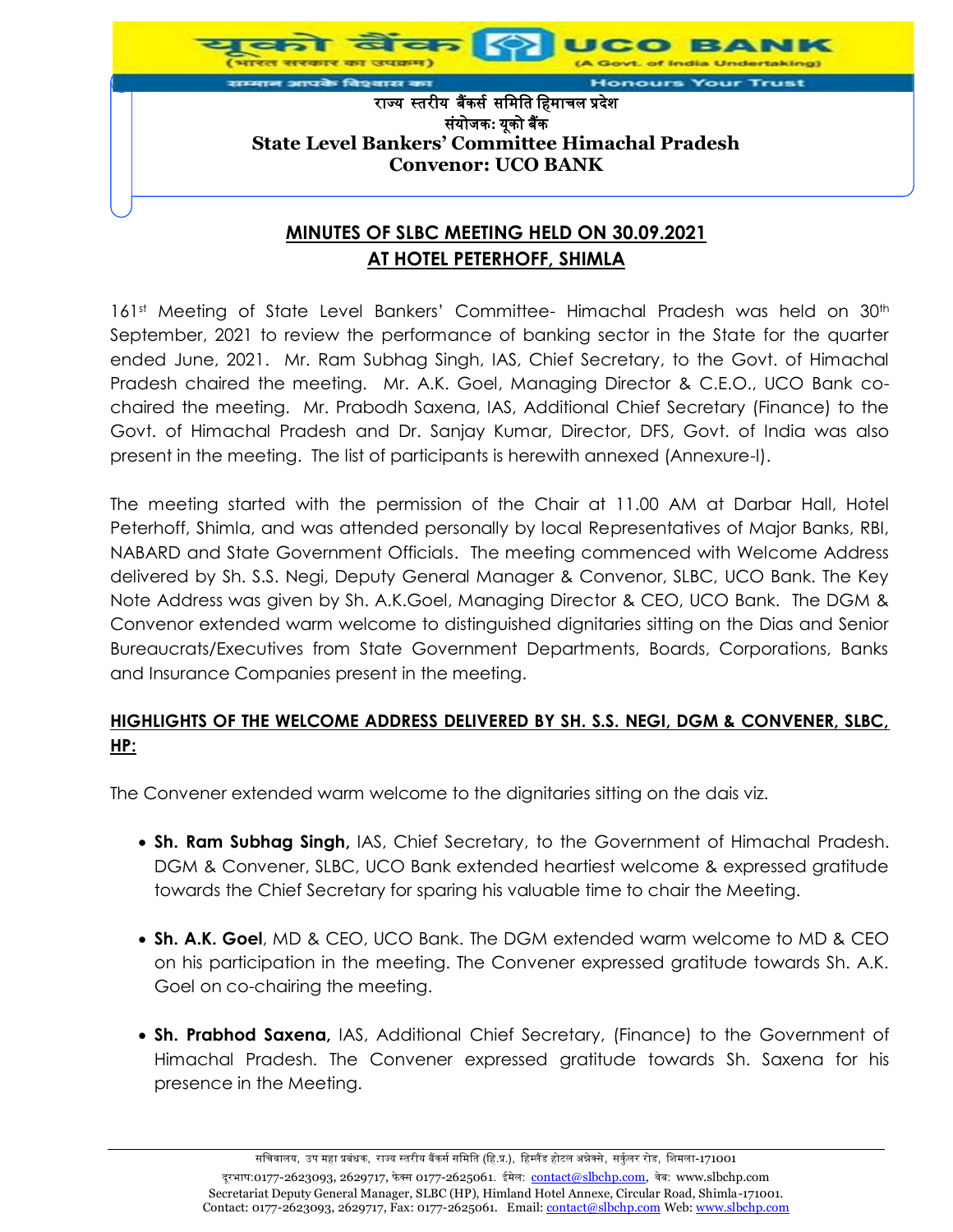

- **Dr. Sanjay Kumar**, Director, DFS, Govt. of India. The Convenor welcomed the Director to the meeting. He thanked him for his continued support to the SLBC forum.
- **Sh. K.C. Anand,** General Manager (In-charge), Reserve Bank of India, Shimla. The Convener, SLBC extended warm welcome to GM (In-charge), RBI on his participation in the meeting and expressed gratitude for proactive participation, guidance and support by the team of RBI officials to the SLBC forum.
- **Mr. D.K. Raina,** Chief General Manager**,** NABARD. The DGM, UCO Bank extended warm welcome to CGM NABARD on his participation in the meeting and expressed gratitude for proactive support in rural credit and micro finance.

While welcoming the participants, DGM & Convenor apprised about the core agenda of the meeting i.e. to review ACP achievement for the first quarter of the financial year 2021-22 with a special focus on the progress made under post-COVID schemes, progress under Government Sponsored Schemes, viz. MMSY, Interest Subvention Scheme for Hospitality and Transport sector, PM-SVANidhi, etc.

In his concluding remarks, Mr. Negi, DGM & Convener, SLBC requested the participants to proactively participate in the deliberations.

## **HIGHLIGHTS OF THE KEY NOTE ADDRESS DELIVERED BY SHRI A.K. GOEL, MD & CEO, UCO BANK:**

The MD & CEO Mr.A.K.Goel, in his Key Note Address to the House expressed his gratitude to the State Government for extending support to the bank employees and congratulated Sh. Ram Subhag Singh, Chief Secretary, Govt of Himachal Pradesh, for taking over assignment of Chief Secretary in the state. He also congratulated the state Govt for being the first state to complete first dose of COVID vaccination to the people above 18 years in the state. He, further, highlighted the achievements of banking sector in Himachal Pradesh during the period ended June, 2021. Important points are mentioned as below:

Due to unprecedented repercussions caused by COVID-19 pandemic, virtual SLBC was conducted last quarter. This time SLBC meeting is being convened with physical participation of members while strictly adhering to social distancing norms.

In spite of unprecedented repercussions caused by COVID-19 pandemic, the aggregate demand in the economy is in revival state, as in the first quarter of current financial year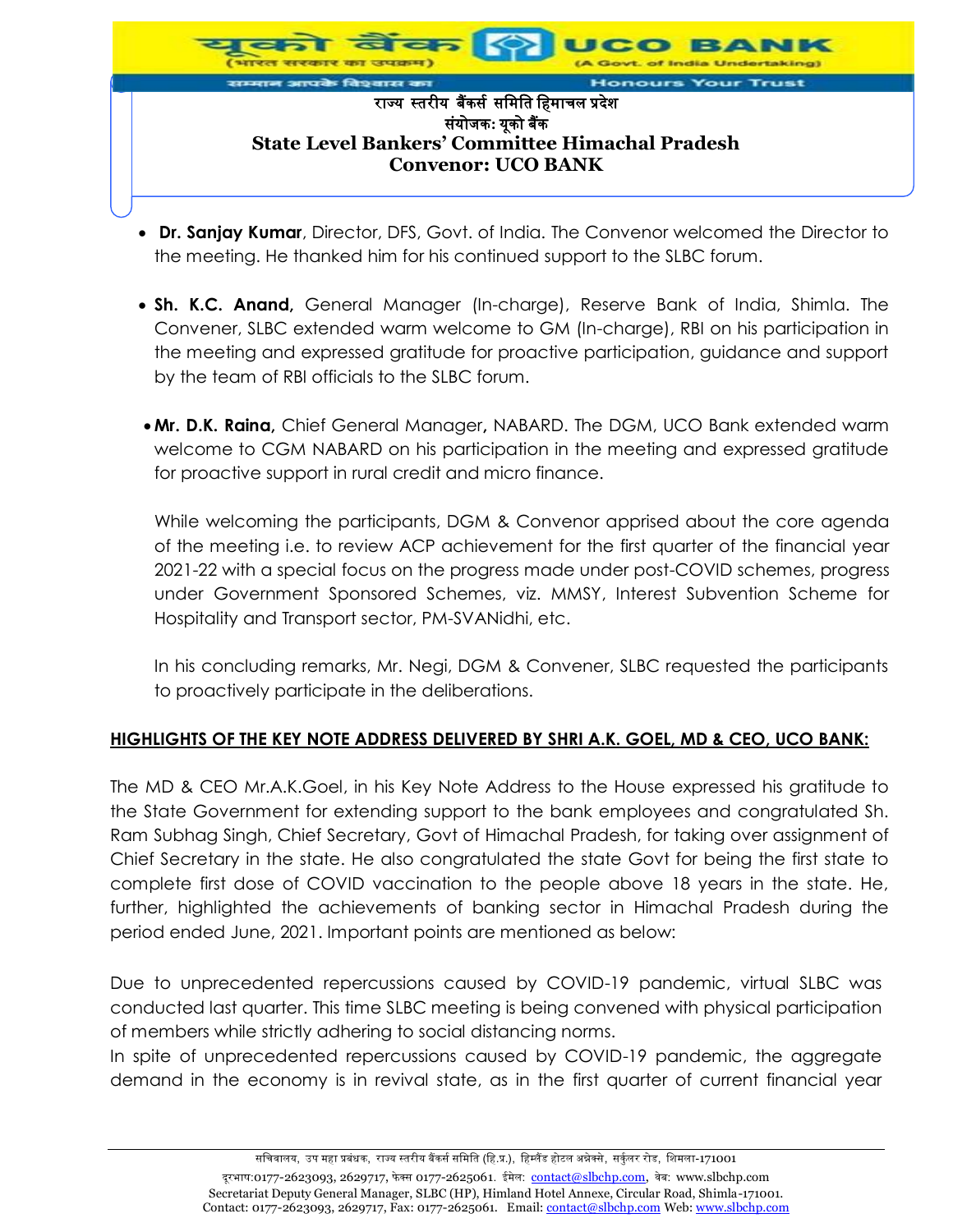

there was a growth of more than 20% in GDP. Also the GST collection has been above 1Cr in July and August which is 30% higher than last year.

RBI also, maintained repo rate unchanged at 4% in order to aid growth and facilitate better recovery in the economy. Other regulatory allowances were also provided by the RBI and Govt such as moratorium or extension of loan period and interest subvention schemes. Resolution framework 1 and resolution framework 2 were also introduced by the RBI in which banks can extend additional support by allowing moratorium/extension without downgrading the status of account.

State Govt also introduced innovative schemes like interest subvention scheme for transport operators and hospitality industry for revival of business post COVID. On 6<sup>th</sup> September, Govt. of HP, through their Director Industries, signed few MOUs with major industrialists amounting to Rs.3307 Cr inviting them to set their industrial units in HP. The State Government has also cleared 8 proposals amounting to Rs.947 Crores in their Single Window Clearance and Monitoring Authority Meeting on 18<sup>th</sup> September, 2021.

During his address, Mr. A. K. Goel, MD & CEO UCO Bank conveyed thanks on behalf of the Govt of India for providing essential services during the pandemic. He also brought to the notice of the house that Finance Ministry is planning to introduce GECL 4.0 for providing financial assistance to MSME sector and for revival of economy. This scheme will provide additional 20% of the outstanding balance as on 29.02.2020 or 31.03.2021 whichever is higher. Availability of the scheme has also been extended till 31.03.2022 for sanctioning and 30.06.2022 for disbursement.

He appreciated the performance of member banks under APY in the state and congratulated the Chairman HPGB, for being the achiever in APY for FY 2020-21 and being awarded by PFRDA.

While highlighting the ACP achievements, MD & CEO expressed his satisfaction over the performance of banks in the financial year. During the first quarter of the year, deposits in the State increased by Rs.1592 Crores whereas advances decreased by Rs.2758 Crores. The total business of the State has shown only 2.19% Y-o-Y growth as on 30<sup>th</sup> June, 2021, and a decline of 0.61% over the previous quarter. It has affected our CD Ratio further with a decline.

He conveyed the grievance on behalf of all the PSUs, before the worthy Chief Secretary regarding the shifting of maximum govt accounts to private sector banks in the name of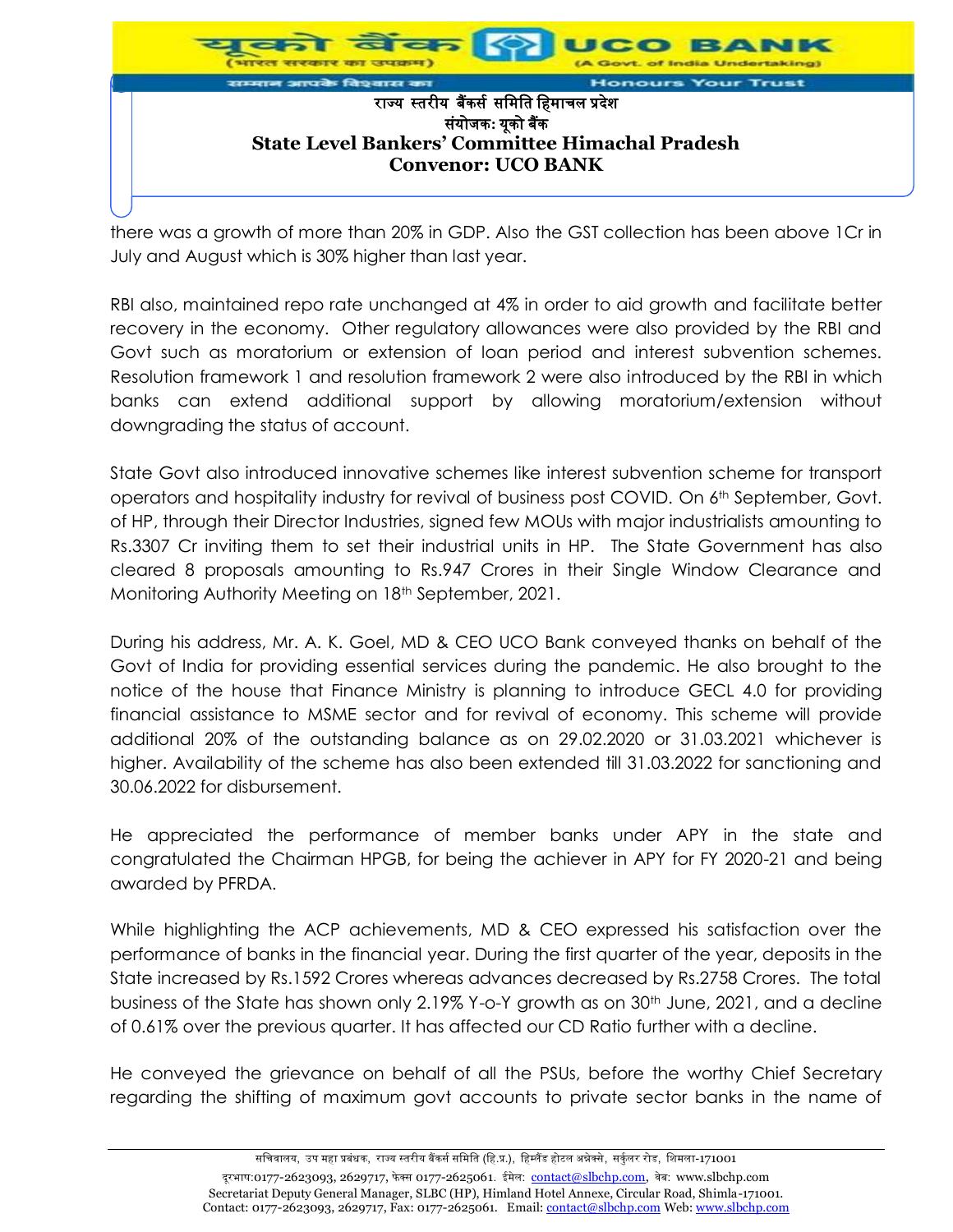

PFMS and opening of Single nodal Agency Accounts. He requested the Chief Secretary to look into the matter.

- $\triangleright$  He also conveyed his condolence to the families affected due to natural calamities in the state during last 2-3 months.
- Mr. Goel, MD & CEO, UCO Bank concluded the Key Note Address urging the member banks to continue with their efforts with vigor and be ready to face the oncoming challenges. He requested all the member banks to dispose off the pending applications under govt sponsored schemes at the earliest. He extended best wishes for fruitful & conclusive deliberations on all agenda issues for the meeting.

#### **Discussion on Agenda Items**

Mr. P.K. Sharma, DGM & In-charge, SLBC informed the House that agenda papers have been placed before the participants and the point-wise agenda issues are being taken up for deliberations. The agenda for the  $161<sup>st</sup>$  meeting was discussed at length in the  $11<sup>th</sup>$ Steering Committee held on 10.09.2021 wherein it was decided to bring forth the below points for discussion at the SLBC meeting. The proceedings of the meeting placed hereunder for record and further necessary action by stakeholders.

## **AGENDA ITEM NO.-1**

#### **CONFIRMATION OF MINUTES OF THE LAST SLBC MEETING HELD:**

The Minutes of 160<sup>th</sup> State Level Bankers' Committee Meeting held on 22.06.2021 were circulated by the Convener Bank to all SLBC members vide its letter No. DGM/SLBC/2020- 21/160 dated 07.07.2021.

Since no comments were received from any quarter, the minutes of the 160<sup>th</sup> quarterly review meeting for quarter ended March, 2021 stand confirmed and adopted.

The House adopts and confirms the minutes of 160<sup>th</sup> State Level Bankers' Committee Meeting.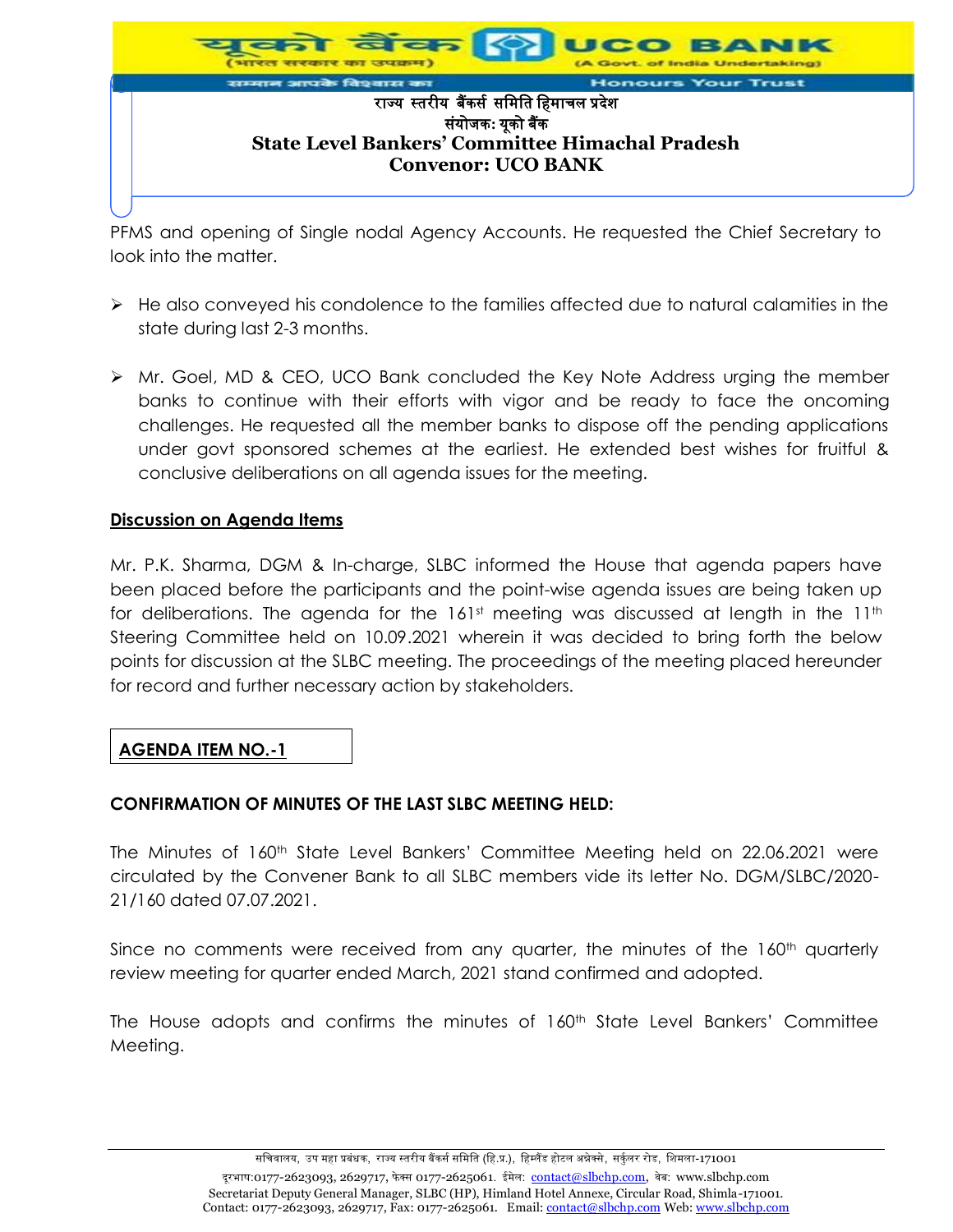

# **AGENDA ITEM NO. 1: ACTION TAKEN REPORT ISSUES Agenda Item No.1.1, 1.2: Appointment of BCs and FLC in Lahaul & Spiti**

Mr. P K Sharma, DGM & In charge SLBC requested the stakeholders to approve the BC model and share the remuneration data within seven days, to ensure that their remuneration is at par with the SLBC approved BC Model. He also shared that it was discussed in Steering committee meeting that SBI will appoint FLC in Distt. Chamba and Lahauil Spiti and UCO Bank will appoint FLC in Distt Bilaspur.

# **(Action Point: SBI and UCO to appoint BCs and FLC at the earliest)**

## **Agenda Item No. 1.3: Revamping of SLBC Website**

DGM & In charge SLBC shared with the house that all the Public Sector Banks, Pvt Sector Banks, Coopertive banks and small finance banks have completed the data on new website. From Cooperative Bank Sector, The Kangra central cooperative bank and The Jogindra central Cooperative bank have not completed the data on new website. From Urban Cooperative Bank Sector, only one Bank i.e. The Parwanoo Urban Cooperative Bank has prepared the data as per revamped website, all other 4 Urban Coop.Banks are yet to complete the same.

Mr. P K Sharma DGM & In charge SLBC also mentioned that as it was decided in the steering committee that all the banks should compare the data for June quarter on both the sites and submit a certificate to SLBC regarding accuracy of data on the new website. He requested all the member banks to submit the certificate within seven days and also upload the data for September quarter within 20<sup>th</sup> October, so that the next meeting can be conducted with the data from new website.

#### **(Action Point: Member Banks to submit the certificate to SLBC and upload data for Sept, 21 by 20th October, 2021.)**

## **Agenda Item No. 1.4 Issue of Claim Settlement under PMFBY**

DGM & In-charge, SLBC apprised the house that Agriculture Insurance Company has refunded the Add-on Premium which was remitted to AIC on 03.01.2020 for Apple Crop covering the loss due to hail storm. The matter was also referred to the Ministry of Agriculture, Govt. of India. They instructed the State Government to reconcile the issue. On 10.06.2021,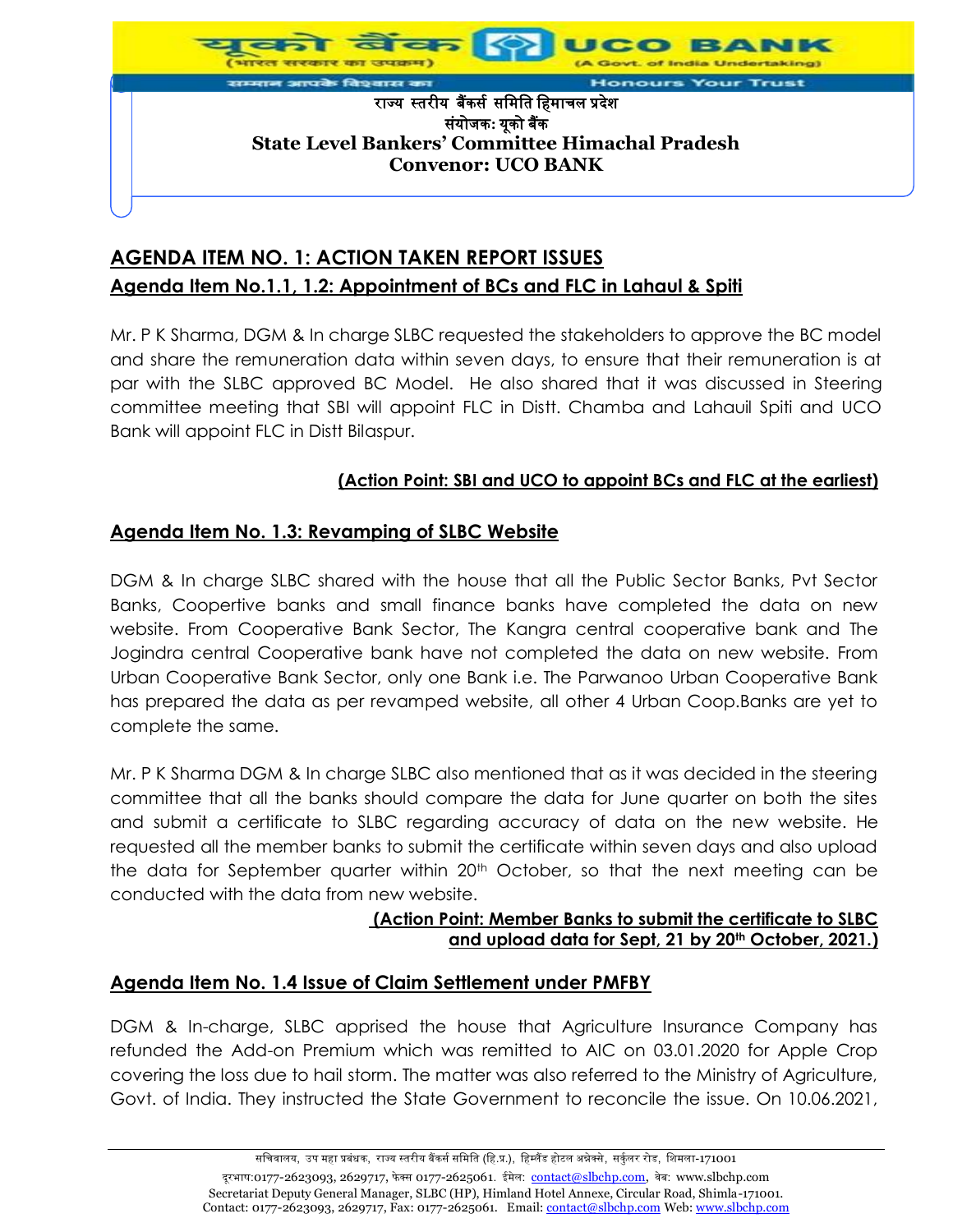

Director, Horticulture, Govt. of H.P. convened a reconciliation meeting with SLBC and AIC to settle the issue. Their decision is awaited.

Mr. Ram Subhag Singh, Chief Secretary, Govt. of H.P asked Director Horticulture to provide the latest status on the issue. Mr. Jai Prakash Sharma, Director Horticulture said that the claim applications were not submitted timely and therefore at the time of claim insurance companies returned the premium. He requested the insurance companies to resolve the issue and he also instructed the member banks that there should not be any lapses at bank side. He also said that due to paper formalities there is delay in claim and claim amount is also low. Chief Secretary asked the Director Horticulture about the huge premium collected by the insurance companies. Mr. Amitabh Awasthi, Secretary Horticulture, apprised that claim settlement ratio is very low and completion of paper formalities is major cause of delay.

Joint Director Agriculture, shared with the house that the number of crops under insurance is declining continuously as there is delay in claim settlement. The insurance company has claimed that they have settled al the claims for 2019 Kharif, however many farmers have not received the claims, which creates a bad impression amongst them. He added that presently two insurance companies are engaged and 78000 farmers have been enrolled in this Kharif season and around Rs.16 lakhs premium has been collected. The respective Insurance Companies were directed to clear the pendency of claim settlements.

Mr. Ram Subhag Singh, CS, Govt. of H.P showed his concern regarding the issue and he also suggested to form a working group comprising Agriculture Department, Horticulture Department, Insurance companies, member Banks and SLBC to resolve the issue of claim settlement. DGM & Incharge SLBC advised the member banks to upload the claims timely as the portal for uploading the claims is open from  $27<sup>th</sup>$  September to  $9<sup>th</sup>$  October, 2021.

#### **(Action Point: Horticulture Deptt. to resolve the matter at the earliest)**

## **Agenda Item No. 1.5: Installation of LEDs in Block Offices**

DGM & In-charge, SLBC apprised the house that out of 81 blocks in the state19 block offices do not have LEDs installed for dissemination of financial literacy. The remaining blocks have already been allotted to banks by the concerned LDM. The list of remaining blocks along with the bank allotted was shared with the house. LDMs are to ensure installation of the LEDs.

## **(Action Point: Member banks to intall LEDs in remaining block offices & LDMs)**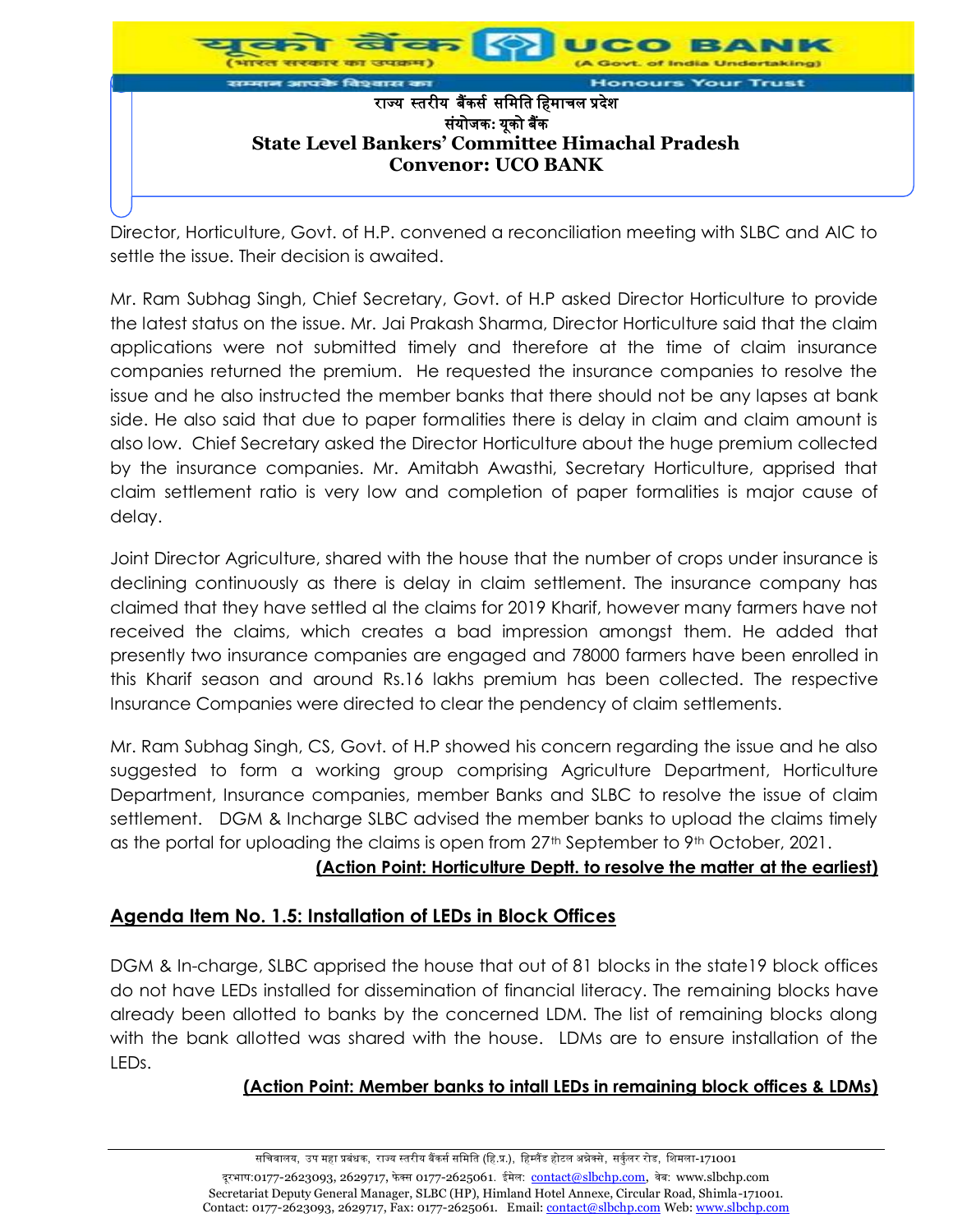

# **Agenda Item No. 1.6: Opening of Banking Touch points in Unbanked Villages in H.P.**

DGM & In-charge, SLBC shared that at present there are 59 unbanked villages in the state and a subcommittee meeting was held on 27.07.2021 to discuss the issue of opening banking touch points in unbanked villages. The issue was also discussed in Steering Committee Meeting held on 10.09.2021 and it was recommended to enhance the criteria of 5 kms radius to 15 kms considering the hilly area and thin population.

The major cause of such recommendation is that looking to the scattered population, neither the BC nor opening of a brick and mortar Branch is viable. However, it was confirmed by the LDMs that all banking services are being provided to the residents of these villages. The exercise of making the clusters of villages for engagement of BCs was also undertaken by SBI and UCO Bank but it was found impracticable because to form a cluster of more than 1 village for economic viability of a BC, the area extends up to 15 kms which violates the condition of 5 km radius or 500 households fixed by RBI. It was found that even after making the clusters; the insufficient population will not meet minimum number of transactions which will cause the BC to turn inactive. Moreover, there are few villages which are inhabited seasonally by migratory people and remaining period of the year the villages remain snow covered and uninhabited.

Looking to the genuine geographical problem, SLBC approved the proposition with recommendation to send the same to DFS for their approval to enhance the condition of 5 kms to 15 kms radius for two Districts i.e. Lahaul & Spiti and Kinnaur so that it can be updated on jandhan darshak app. or they may consider the unbanked villages as 'Banked Villages' because banking services are intermittently provided to the people of these 2 Districts. Dr.Sanjay Kumar, Director DFS, and Nodal Officer for SLBC HP assured to take up the matter with the department for its clearance.

Mr. K C Anand, GM, RBI also commented on the issue and informed that RBI's criteria for unbanked village is that it should have a minimum population of 500. He also suggested that the USOF (Universal Service Obligation Funds) can also be used for this purpose, as it can be used for the construction of infrastructure and resolve the network issues. The DGM SLBC added that still the issue of thin population, 5 km radius and possibility of failure of BC shall remain there if the radius is not extended to 15 kms particularly for these 2 districts. Mr. Ram Subhag Singh, CS suggested RBI to draft a letter regarding the issue so that the matter can be taken up with the govt.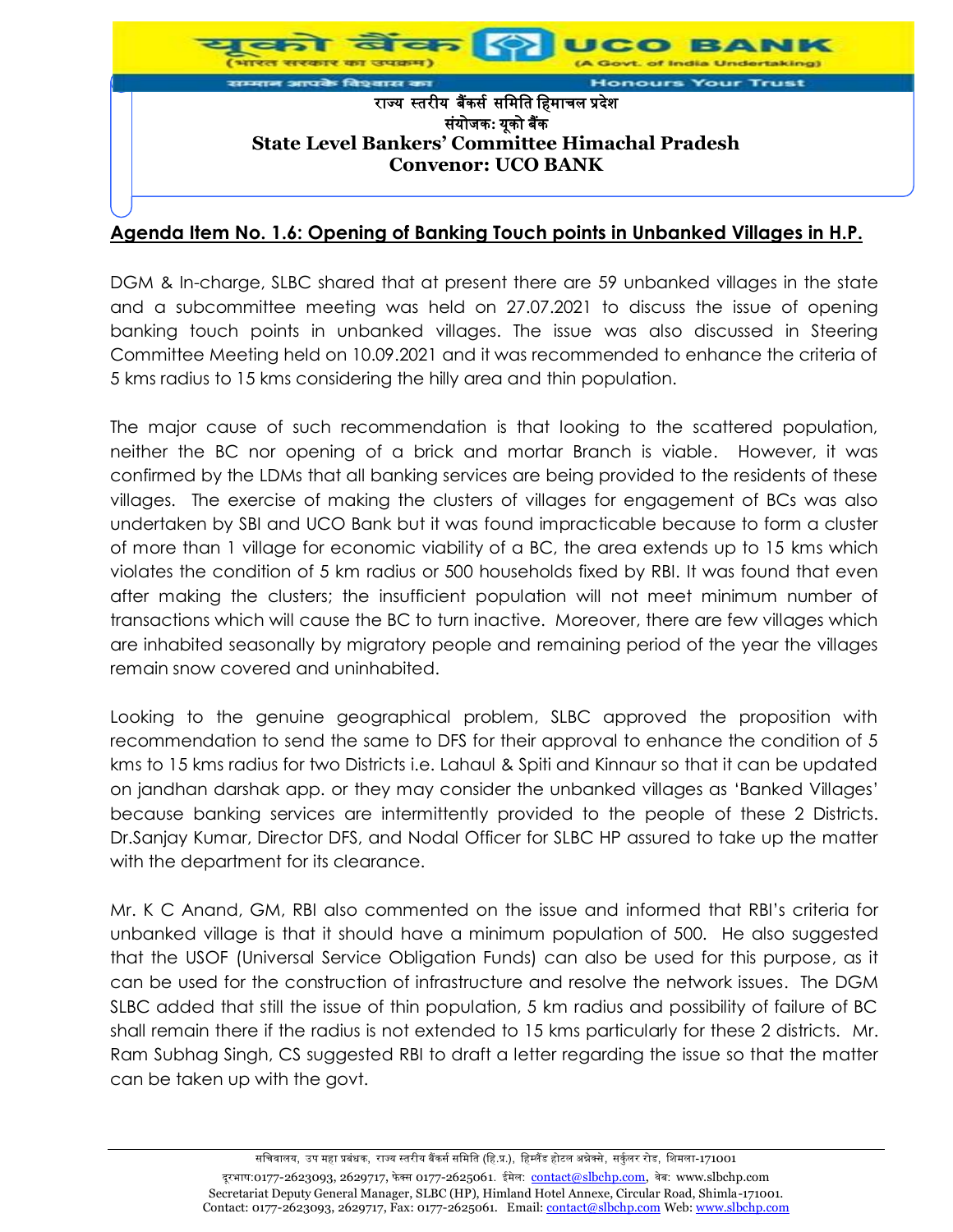

Representative from department of IT apprised the house that Govt. is already in the process to cover all the villages under internet network. Under Bharat net phase 1 Govt. has identified 10% of villages in the state which is almost 258 villages and under phase 2 almost 3000 villages will be identified under this program to provide internet connectivity in the villages. He also mentioned that presently around 190 branches are out of the network coverage.

## **(Action Point: DFS, State Government and SLBC)**

# **Agenda Item No. 1.6: Non-Agriculture Commercial Entities – Lease Issue:**

The Non-Agriculturists Commercial entities were allowed to hire buildings in rural as well as in urban areas for commercial purposes without seeking prior approval of the State Govt. The Joint Secretary, Revenue, Govt. of H.P. vide letter no. Rev.B.A.(3)-6/2020 has withdrawn this provision and thereon in order to hire building on lease by all commercial entities will have to seek permission from the Govt. under Section 118 of H.P. Tenancy and Land Reforms Act, 1972.

The issue was taken up in 159<sup>th</sup> and 160<sup>th</sup> SLBC meeting. The Additional Secretary Revenue, Govt. of HP, vide letter No.RevB.A(3)5/2000-11-L dated 02.09.2021 has clarified that any Statutory Body or Corporation or Board owned by State or Central Government shall not be prohibited to hire land & building on lease. The Secretary Revenue has assured to issue directions to Deputy Commissioners/Tehsildars to follow these instructions.

#### **(Action: Secretary Revenue)**

## **Agenda Item No. 1.8: Deepening of Digital Payments**

DGM & In-charge, SLBC presented the data regarding the position of digitisation in the 3 districts. Currently HP state has adopted 3 districts, Chamba, Hamirpur and Solan for 100% digitalization upto 30<sup>th</sup> September 2021. In the meeting held on 27.07.2021 it was proposed to adopt two more districts, Bilaspur and Una for 100% digitization and in Steering Committee house has approved the proposal. Mr. Ram Subhag Singh, CS, suggested to fix a target for 100% digitization in the state. Mr. K C Anand, GM, RBI also agreed that we can achieve the target for 100% digitalization of banking facilities in the state within a year period.

The House approved for adoption of Una and Bilaspur Districts for 100% digitisation.

# **(Action Point: LDMs, All Member Banks to achieve the target of 100% digitization of banking services in Bilaspur and Una Districts.)**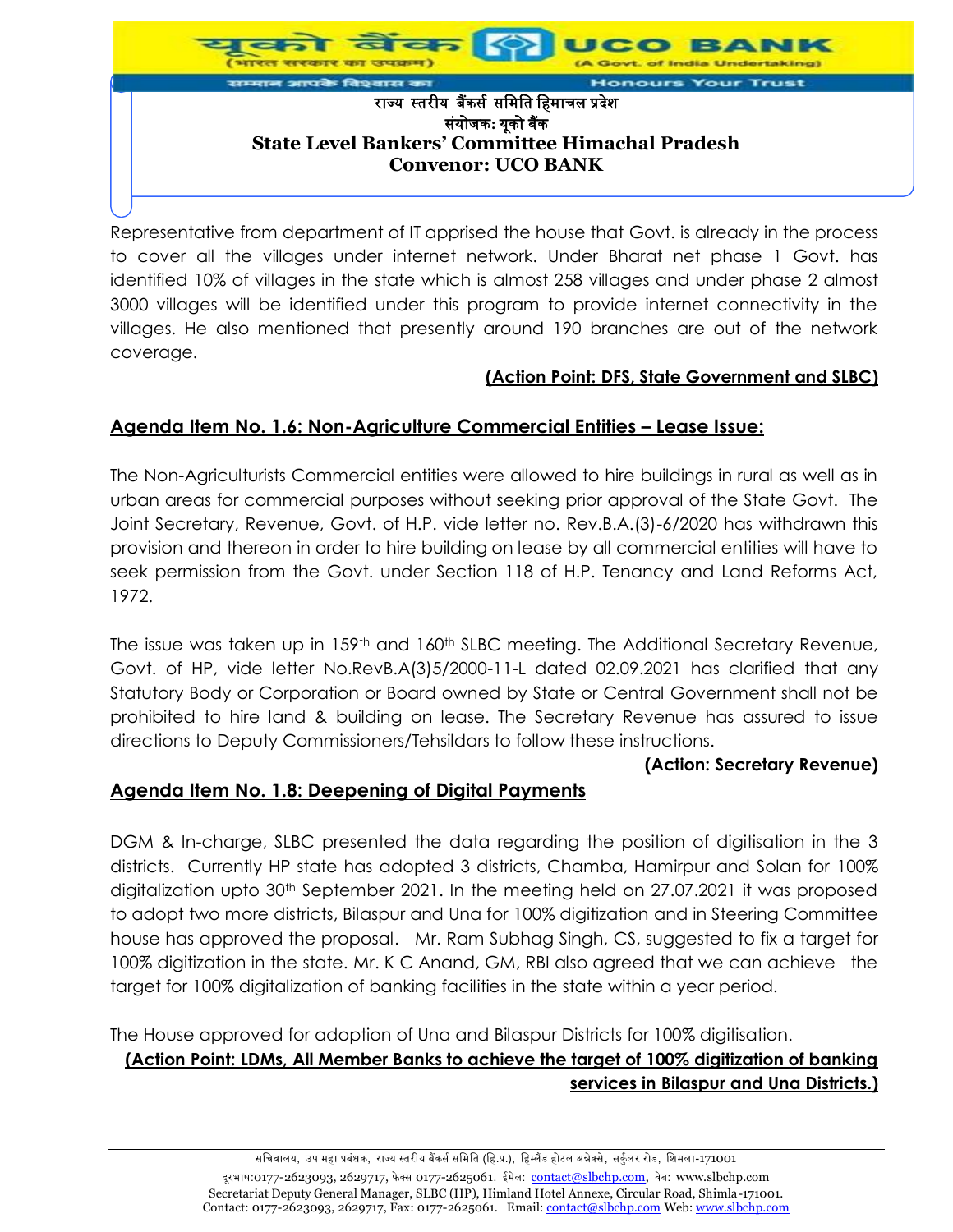

# **Agenda Item No. 1.9: Installation of Sign Boards by HDFC Bank**

DGM & in charge SLBC apprised the house that in the last meeting ACS finance have instructed HDFC bank to remove the boards but they are still continuing the practice. Mr. Pawan Kumar, DGM SBI explained the issue that HDFC Bank is installing their sign board on shops/premises not even financed by them in the name of CSR activity. This is an unethical practice and they are still continuing the practice even after directions given by ACS finance in the last SLBC. As HDFC representative was not present in the meeting, Chief Secretary instructed RBI to look into the matter.

#### **(ACTION: RBI, HDFC Bank.)**

#### **AGENDA ITEM NO.-2**

#### **AGENDA ITEM NO. 2.1 & 2.2: ATMANIRBHAR BHARAT ABHIYAN**

DGM & In-charge, SLBC placed before house the progress under Atmanirbhar Bharat Abhiyan. The Chief Secretary urged the member banks to cover the gap between the eligible and sanctioned accounts, as this way more relief could be provided to MSMEs. Banks can be organized including the Industries department for implementation of the scheme. He also advised the department of industries to ensure that the benefit of the scheme is given to all the MSMEs. Dr. Sanjay Kumar, Director DFS, suggested that data for disbursement can also be collected, as that will give us a clearer picture of the relief provided to MSME sector.

Mr. P K Sharma, DGM & In charge SLBC, apprised the house that DFS has directed the banks to organize outreach program in the state. The program will be conducted in two phases,  $1<sup>st</sup>$ phase will be from 6-10 October 2021 and 2nd phase will be after 16th October 2021. But due to ongoing elections in the state, code of conduct has been imposed on few districts, so the outreach program will be conducted after the elections only. Main focus of these outreach programs will be Retail, Agriculture and MSME advances and social security schemes. Mr. Ram Subhag Singh, CS, Govt. of H.P advised SLBC that there are four districts, namely Bilaspur, Hamirpur, Una and Sirmour where code of conduct is not imposed. For now banks can organize the outreach program in these districts along with the help of industries department and rest of the 8 districts can be covered after the elections.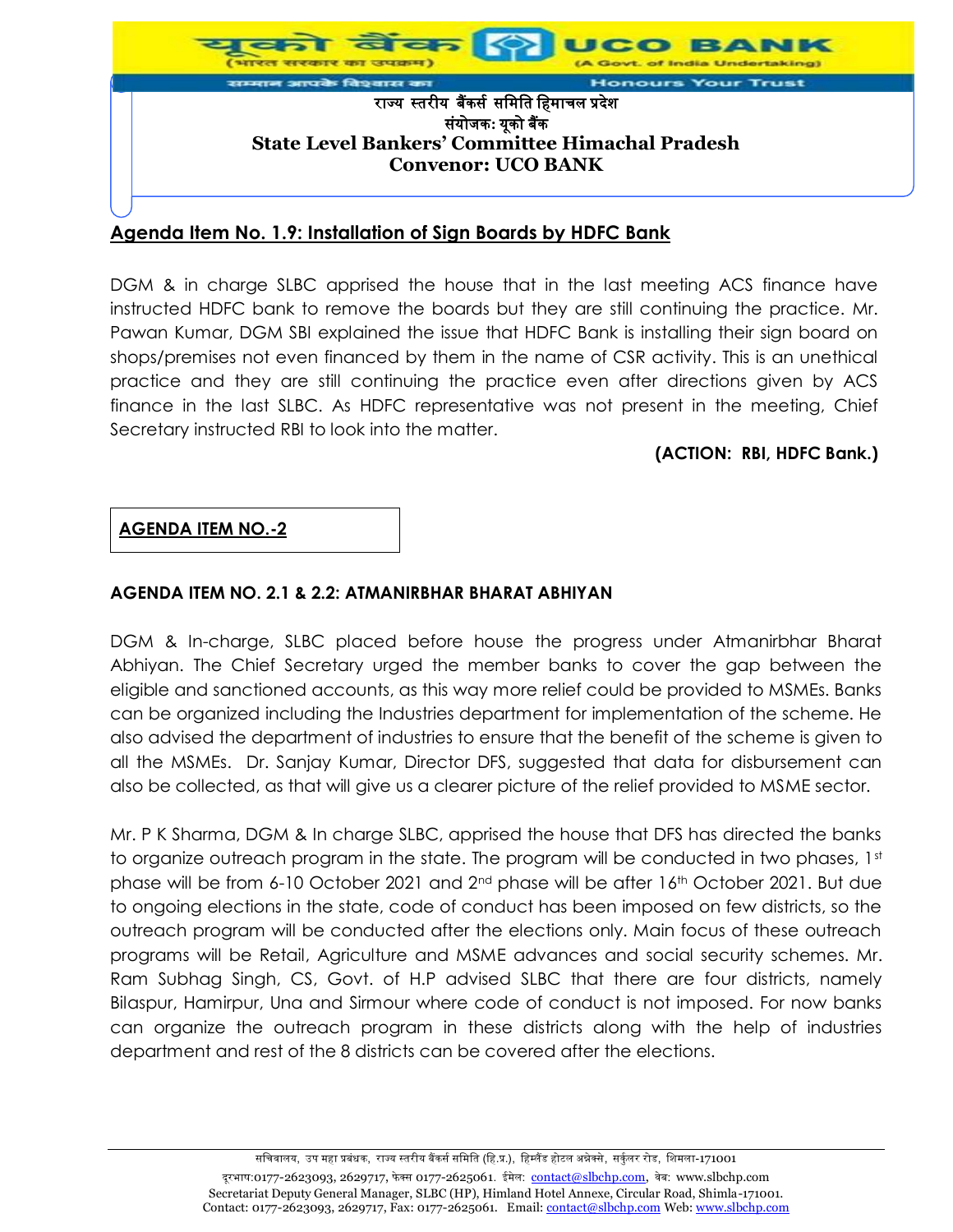

**(Action point: SLBC to organize outreach program in the state through member banks and LDMS)**

## **AGENDA ITEM NO. 2.3: KCC SATURATION**

Mr. Ram Subhag Singh, CS, Govt. of H.P asked the view of Secretary, Agriculture Department about the low progress in agriculture financing. Mr. Ajay Sharma, Secretary, Agriculture Department said that many farmers in the state are hesitant to take loan. CGM NABARD, Mr. D K Raina said that in Himachal farmers coverage under KCC is less than 50%. Banks can conduct financial literacy camps in the villages to spread the awareness about the various benefits such as interest subvention and subsidies linked schemes. LDMs were instructed to involve Agriculture Department, Horticulture Department and Rural Development Department, District Animal Husbandry and Fisheries Departments to depute their representatives in the FLCs programmes to share the information pertaining to Government Schemes. The Chief Secretary also advised the banks to intimate the agriculture department in advance regarding the FLC camps, so that their representatives can also be a part of the camp. Mr. Atul Goel, MD & CEO, UCO Bank apprised the house that agriculture recovery rate in the state is good as compared to the other states.

**(Action point: Banks to organize FLCs in the state. Agri. Deptt to depute their Representative)**

## **AGENDA ITEM NO. 2.4: MUKHYA MANTRI SWAVLAMBAN YOJANA- (MMSY):**

DGM & In-charge, SLBC placed before house the data for progress under MMSY after the portal went live in September 2020. As on 20.09.2021, Banks have sanctioned 1741 cases whereas 2303 cases are still lying pending with the Member Banks. As many as 1578 cases are rejected by the Banks till 20.09.2021. He added that due to some issues on the portal banks were not able to access it properly; however the department of industries is in process to change the vendor for the portal.

Mr. Rakesh Prajapati, Director, Department of Industries apprised the house that 1100 units have been sanctioned in this year and there are no major issues at banks end. The only issue is that major banks are having pendencies due to which we are not able to achieve the financial targets at the end of the year. He also informed that they have shortlisted the new vendor for the portal and it will be launched shortly.

Mr. Ram Subhag Singh, CS, Govt. of H.P. advised the Industries Department to check and access the reasons given by the banks for rejection of the sponsored cases. He also advised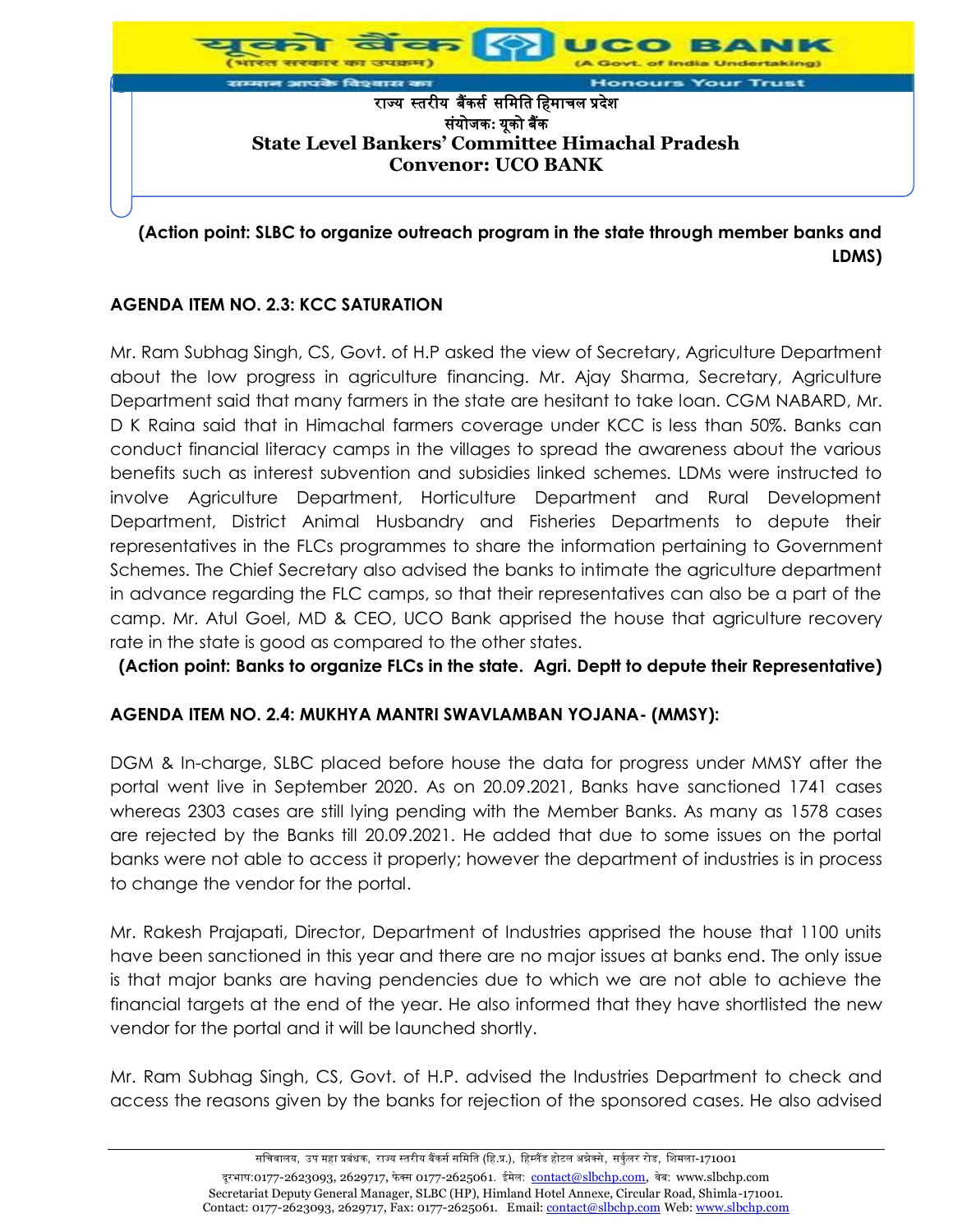

the bankers to give proper reason for rejection as the success rate in this scheme is only 30- 40%, which is not satisfactory. Major banks should also sensitize their branches regarding the scheme. He also advised the department to provide the proper data for particular banks along with branch names, those who are rejecting the applications without any proper reason.

Mrs. Deepika Khatri, Deputy Director, Industries Deptt. H.P mentioned that they are receiving complaints that in few cases banks are demanding collateral security and collecting CGTMSE fee from the borrowers, even for loans below Rs.10.00 lakhs. The issue has already been shared with SLBC and member banks. Mr. P K Sharma DGM & in charge informed that as per the RBI guidelines, collateral security is not mandatory for loans below Rs. 10 lakhs but banks need to take CGTMSE coverage. Mr. Uday Chandra, Chairman, HPGB said that the portal does not have any option to update the sanctioning status, as till the time loan is not disbursed the status on the portal will remain as pending.

## **(Action point: Banks to dispose of cases in time bound manner/ Deptt. of Industries to update the portal)**

## **Agenda 2.5 (i) & 2.5 (ii) : Progress under NRLM/NULM**

Progress under the scheme was discussed in the meeting. DGM & SLBC In-charge advised the member banks to resolve the pendency at the earliest and inform the status of the cases to their corresponding Block office. Dr Sandeep Bhatnagar apprised that SHGs find it difficult to get finance from banks, without training and for training purpose we have DDUGKY and RSETis. He suggested that the RSETIs model in the state needs revisiting, as the training programs available are less women centric. Nowadays some SHGs are having members of age up to 55years and the maximum age limit for RSETIs is 40 years. Training programs for elderly SHGs also needs to be added. He further added that the trades should be enhanced according to the needs and interest of the SHGs. He added that they have already written about the issue to the Govt. Mr. M L Sharma, State Director, RSETI informed that the matter has been taken up with MORD and it should be resolved in a month or so.

**(Action Point: Member Banks to expedite sanctioning and disbursement of cases)**

## **Agenda 2.5 (iii) : PRADHAN MANTRI SVA-NIDHI YOJNA**

Progress made under PM SVA-NIDHI Yojana was deliberated during the meeting. DGM & Incharge, SLBC shared with the House the progress under PM SVA-Nidhi scheme which is a flagship scheme of the Govt. of India. He informed the house that as on 17.09.2021, Banks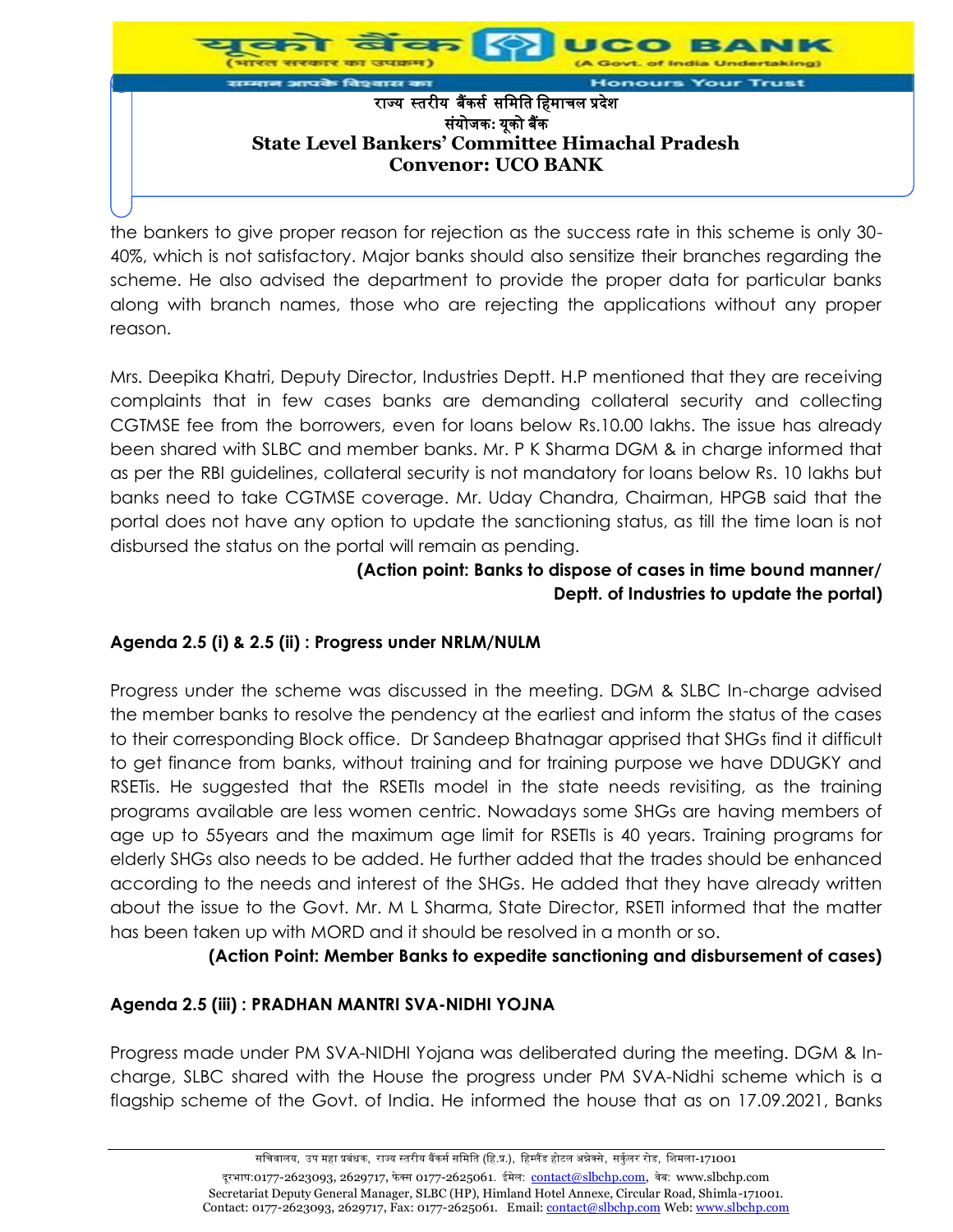

have received total 3358 applications out of which they have sanctioned 3084 cases. As many as 2945 cases have been disbursed whereas 274 cases are lying pending for sanction and 139 are pending for disbursement. In-charge, SLBC requested Member Banks to narrow down the number of pending cases in prompt manner and ensure disbursement latest within 3 days of sanctioning. Mr. Rajneesh, Pr. Secretary, Urban Development Department apprised the house that the total number of applications is 4500, as the data for rejected/returned cases is not available on the portal. He urged the banks to minimize the rejection rate. He further added that a subcommittee meeting can be conducted to review the major reasons for rejection under the scheme. He also mentioned that the rejection rate is comparatively higher for major banks in the state. He lamented that Private Bank's performance is not satisfactory in sanctioning of cases under the Scheme, as Axis bank has sanctioned only 2 applications till now, HDFC Bank have sanctioned 37 applications but they are not disbursing the already sanctioned amount and ICICI have not sanctioned even a single case under the scheme.

Mr. Ram Subhag Singh, CS, H.P Govt, appealed the member banks to decrease the rejection rate and sensitize the branches regarding the Govt sponsored schemes. He also advised GM PNB, to resolve the issue of delay in sanctioning of loans in district Kullu and Lahaul spiti, which is arising due to the location of their loan hub in district Mandi. Mr. Pramod Kumar Dubey, GM PNB, assured to resolve the issue. Chief Secretary further appealed the Private banks in the state to share the responsibility along with the PSBs. Director, Urban development requested the member banks to help the street vendors in the processing of the loans, as most of such people are not very educated so it is our responsibility to help them out. He added that the amount involved is low and Govt is providing guarantee under the scheme, therefore the cases should not be rejected on the basis of CIBIL score.

DGM & in charge SLBC apprised that earlier banks were not collecting any stamp duty on these loans as the repayment period was for 12 months, but now the second tranche has started and loan amount and repayment period have also been increased. He requested the state Govt to issue a notification regarding the exemption of stamp duty for second tranche loans under the scheme. Chief Secretary assured to get the approval for exemption of stamp duty for SvaNidhi loans. He advised SLBC to write a letter State Government.

## **(Action Point: Member Banks to expedite sanctioning and disbursement of cases and reduce rejection rate / Pvt Banks to ensure proper implementation of the scheme, State Govt.)**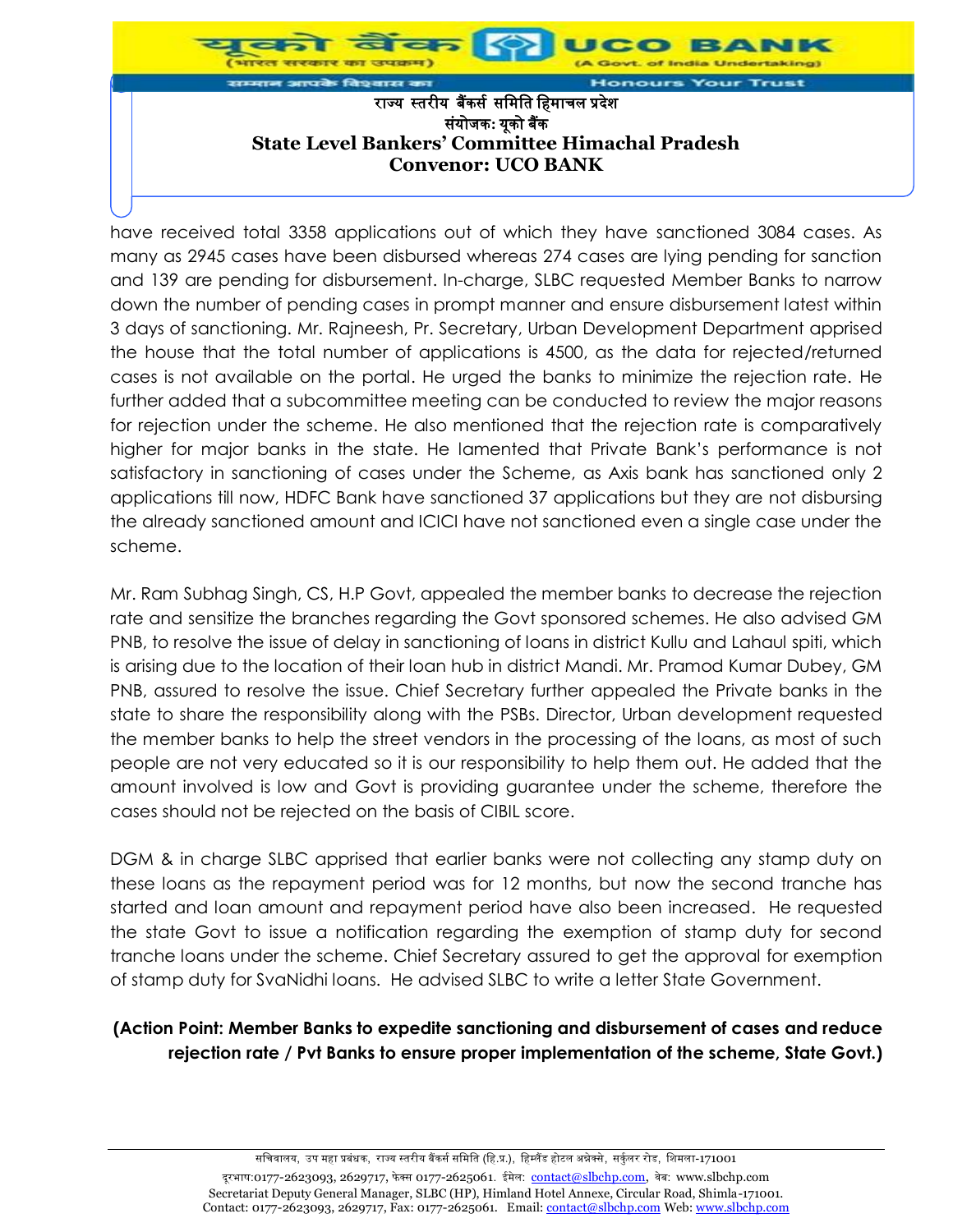

# **Agenda 2.5 (iv) & (v & vi) : PRIME MINISTER EMPLOYMENT GENERATION PROGRAMME AND PRADHAN MANTRI AWAS YOJANA:**

The data for progress under PMEGP and PMAY was presented before the house. Mr. Yogesh J. Bhamare, Director KVIC apprised that major pendencies are with BOB, Canara, HPGB, SBI and PNB. DGM & In charge SLBC requested the department not to sponsor cases above 10 lakhs to HPSCB as they are not a member of CGTMSE. Chief Secretary advised the banks to dispose off the pendencies at the earliest. He also asked the representative from NHB to share the reason for low performance under the scheme in the state. Ms. Stuti Rucha, Manager NHB apprised the house that Govt releases the funds only after fulfillment of all the criteria of the scheme such as area, age, sanctioned plan etc. Sometimes due to non compliance of these criteria the applications get rejected.

# **(ACTION: All Banks to clear the pendency)**

# **AGENDA 2.7: SCHEME FOR INTEREST SUBVENTION ON WORKING CAPITAL LOAN FOR HOSPITALITY INDUSTRY AND PRIVATE TRANSPORT OPERATORS:**

DGM & In-charge, SLBC shared the progress made under the scheme for interest subvention on working capital loan for hospitality industry and private transport operators. Mr. Subhashish Panda, Pr. Secretary, Tourism & Civil Aviation said that the performance under this scheme is quite low as till now, none of the cases has been sanctioned in the current year out of total 11 cases sponsored during this year. Even last year only 50 cases were sanctioned against 124 sponsored cases.

Mr. Singh, CS, Govt. of H.P. suggested that banks should fix a meeting with the department to resolve the issues and the cases that the department feels were deserving and were earlier rejected by the banks due to some reason should also be invited for the meeting. So that any grievances on their part can be resolved and the deserving cases can take the benefit of the scheme.

Representative from Transport Deptt informed the house that total 133 cases were sponsored, at present 78 cases are pending with the banks under this scheme and as of now only 55 cases has been sanctioned by HP Gramin Bank only. Maximum cases are lying pending with major PSBs. Chief Secretary advised all the banks to dispose off the pending cases at the earliest.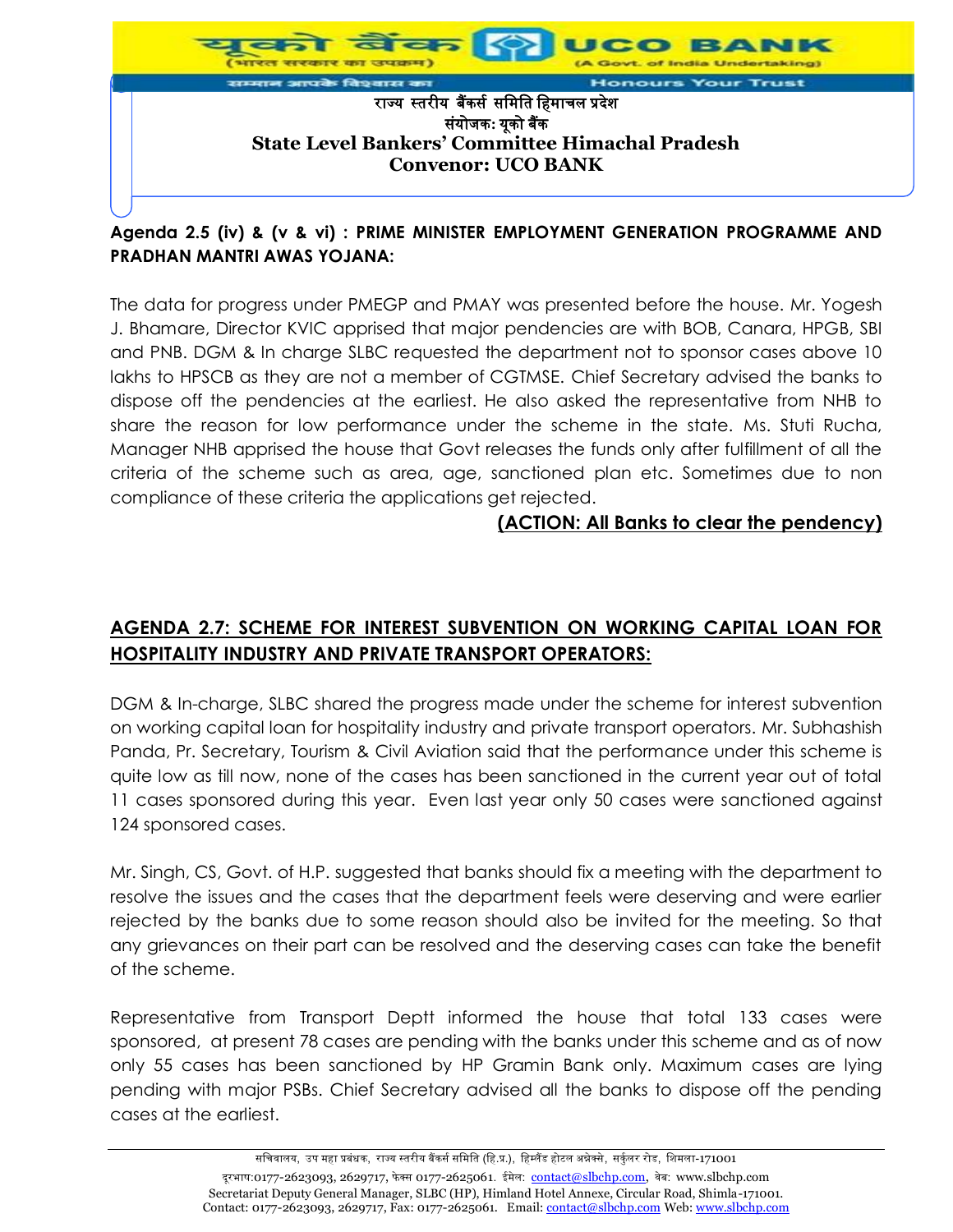

# **(Action Point: Director Tourism and Director Transport to provide list of applicants to SLBC. Member Banks to expedite sanctioning under the Scheme.)**

## **AGENDA 3: FINANCIAL INCLUSION CAMPAIGN.**

As this agenda has already been discussed in Steering Committee Meeting, it was placed before the House only for information.

As remaining agenda items were already discussed in Steering Committee Meeting held on 10.09.2021, these were placed before the House only for information as no deliberations were required.

#### **Agenda 4.1 to 4.6: Concurrent and Fresh/Miscellaneous Issues:**

As the Agenda Item No. 4.1 to 4.6 were already discussed during ATR issues and Steering Committee Meeting, it was placed before the House only for information.

# **Agenda 4.7: PUBLIC FINANCE MANAGEMENT SYSTEM – SNA ACCOUNTS. SOP ON IMPLEMENTATION OF NEW PROCEDURE OF RELEASE OF FUNDS UNDER CENTRALLY SPONSORED SCHEMES OF GOVERNMENT OF INDIA.**

The issue of opening SNA accounts under PFMS was taken by MD & CEO UCO Bank in his inaugural speech, the DGM SLBC took up the issue before the house sharing the information that as on date total 64 accounts have been opened by State Government Departments under the PFMS system out of which 41 accounts have been opened with Private Banks only. One Private Sector Bank has only 12 Branches in the State whereas 12 Accounts have been opened with this Bank. It was vigorously pointed out that all the State and Center Government Schemes are implemented majorly by the Public Sector, Cooperative Sector and RRBs and it is well evident from the data that the contribution of the Private Banks in implementation of Government Schemes is extremely poor in the State. It was pointed out that one of the Private Banks is forcing the beneficiaries of the schemes under SNA also to open their accounts with their Branches.

The State Government authorities were requested to reconsider the decision of opening SNA accounts with private banks considering the branch network, performance under implementation of Government Schemes to avoid unhealthy practice within the State.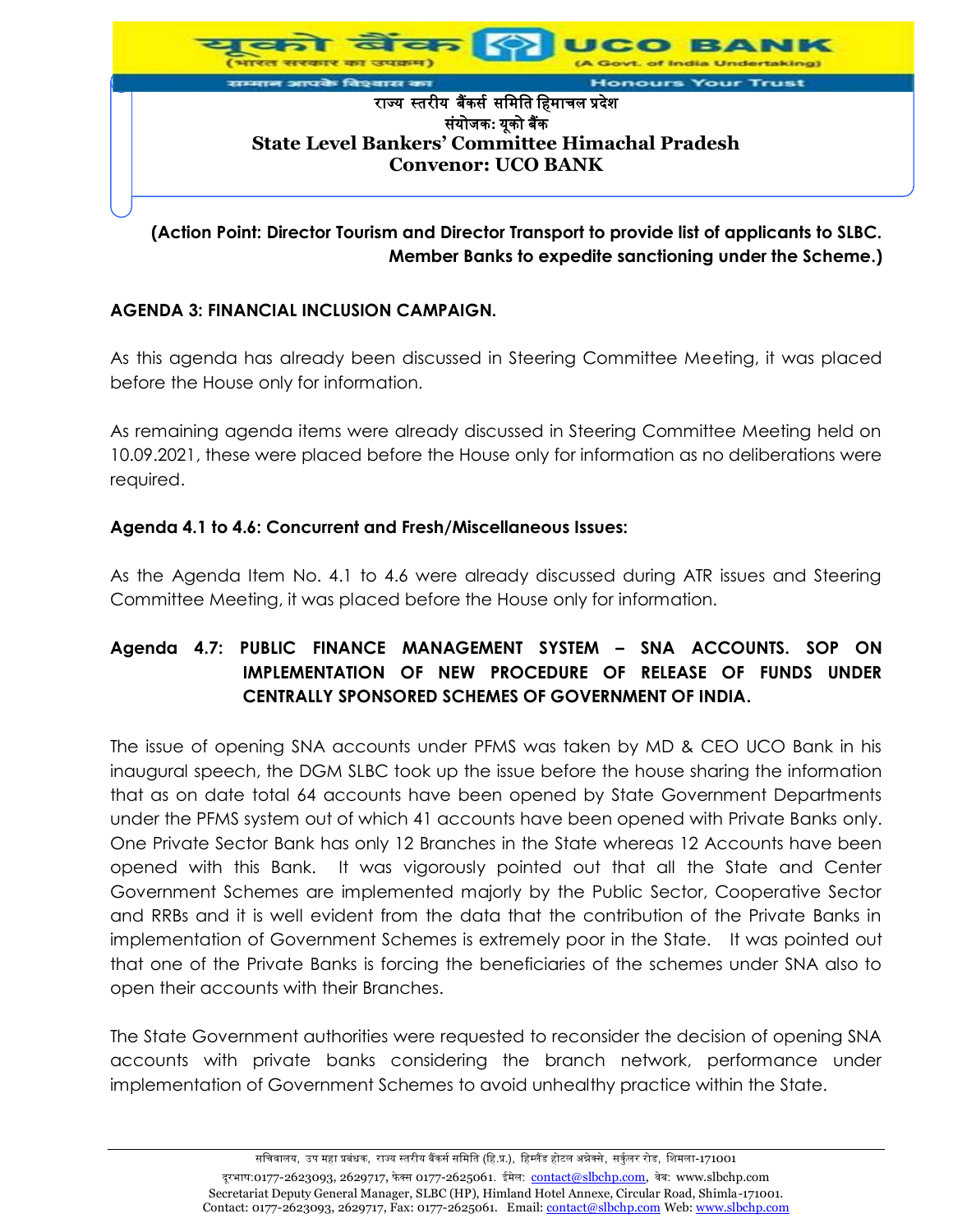

# **Director Treasury Govt. of HP and DFS, Govt. of India, Ministry of Finance)**

# **Agenda Items 4.8 to 4.12 and other remaining Miscellaneous Issues:**

The other miscellaneous issues which were included in the Hand-outs shared with members in the meeting pertaining to e-rupi prepaid voucher based digital payments, ethanol blending programme, PM Formation of Micro Food Processing Enterprises, Mukhya Mantri Gyandeep Yojna and Azadi Ka Amrit Mahotsav etc. for placed for information of the House. The agenda item pertaining to Azadi Ka Amrit Mahotsav was discussed already in Steering Committee Meeting.

All the stakeholders were requested to implement the items as per directions of Center/State Governments.

#### **(Action: All Stakeholders )**

# **Agenda 4.13: Branch Expansion Programme:**

Under the branch expansion programme the LDM Shimla took up the matter of opening a Branch at Dodra Kwar, which is allotted to Punjab National Bank. The GM, PNB, assured to look into the matter. All other Controlling Heads of Banks who have been allotted a center(s) for opening the Branch were requested to expedite the opening of Branches as approved in DLRC meeting of different Districts.

## **(Action: All Banks who have been allotted the Centers for opening a Branch)**

## **Agenda 4.14: Government Sponsored Schemes Targets given by DFS.**

The Targets allotted have been shared with the member Banks by SLBC which shall be reviewed in a Special SLBC Meeting on bimonthly intervals by Department of Financial Services, Ministry of Finance, Government of India.

All Member Banks are requested to achieve the allotted targets under the above schemes. LDMs were directed to review in their regular DCC/DLRC Meetings.

## **(Action: LDMs and all Member Banks)**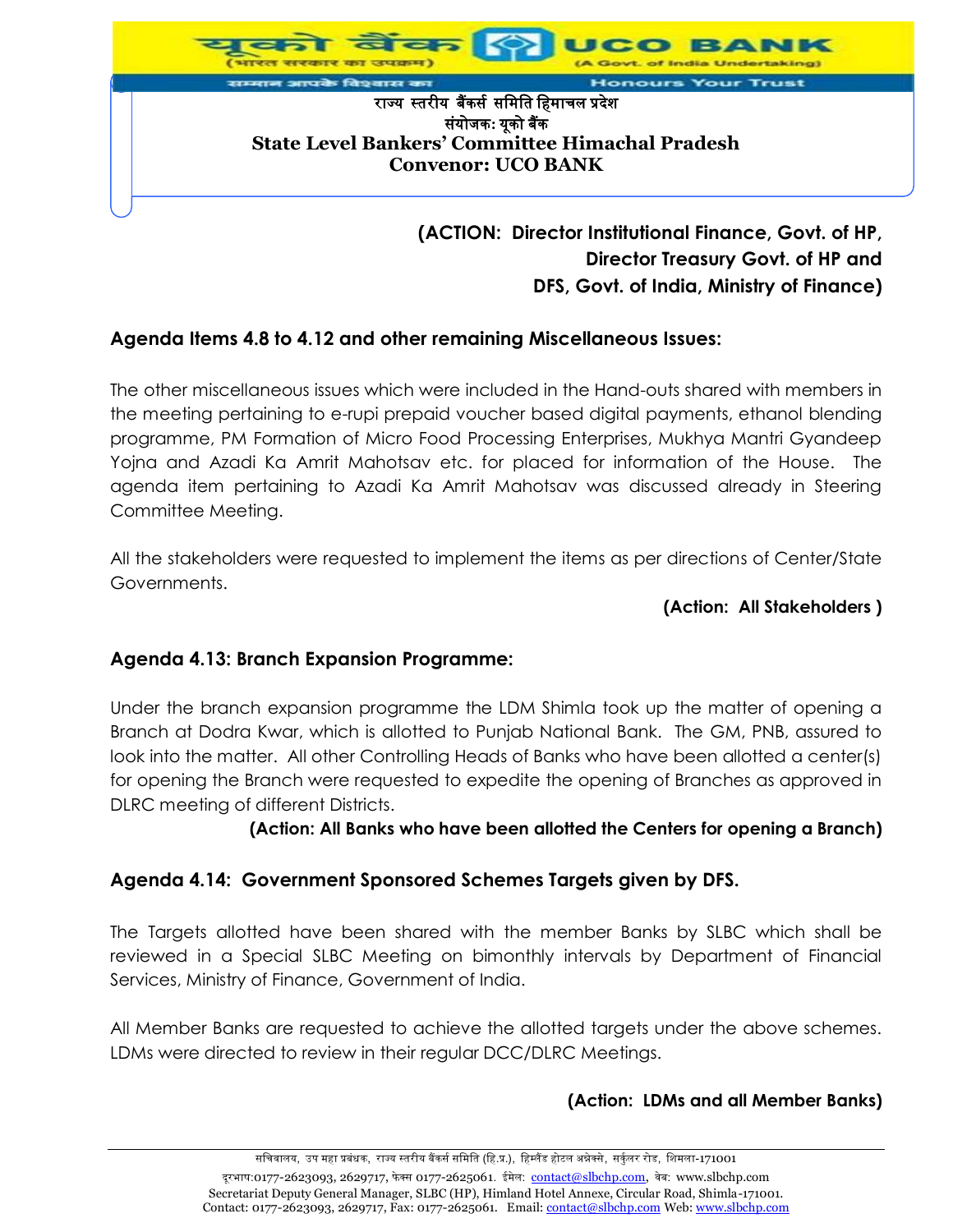

# **Concluding Remarks of Sh. Ram Subhag Singh, Chief Secretary, Govt. of H.P.:**

Mr. Ram Subhag Singh, Chief Secretary, Govt. of HP, expressed his satisfaction over successful conduct of 161st SLBC meeting. He applauded the Banks for their performance, especially during the tough times of the pandemic. He suggested that progress under the Govt sponsored schemes should be reviewed on monthly basis. He also urged the controlling heads of the member banks to sensitize their branches regarding Govt sponsored schemes on monthly basis through VC and SLBC should send a letter to major banks to review their progress and dispose off the pendencies.

Before concluding his remarks, he again expressed his concern over the declining advances and CD ratio of the State and urged the stakeholders to take measures to improve the credit off-take. He also urged the member banks to achieve 100% digitization of banking facilities in the state.

The meeting ended with a vote of thanks to all participants extended by Mr.R.C.Dadhwal, Chief Manager, SLBC.

----------------------------------oxo-------------------------------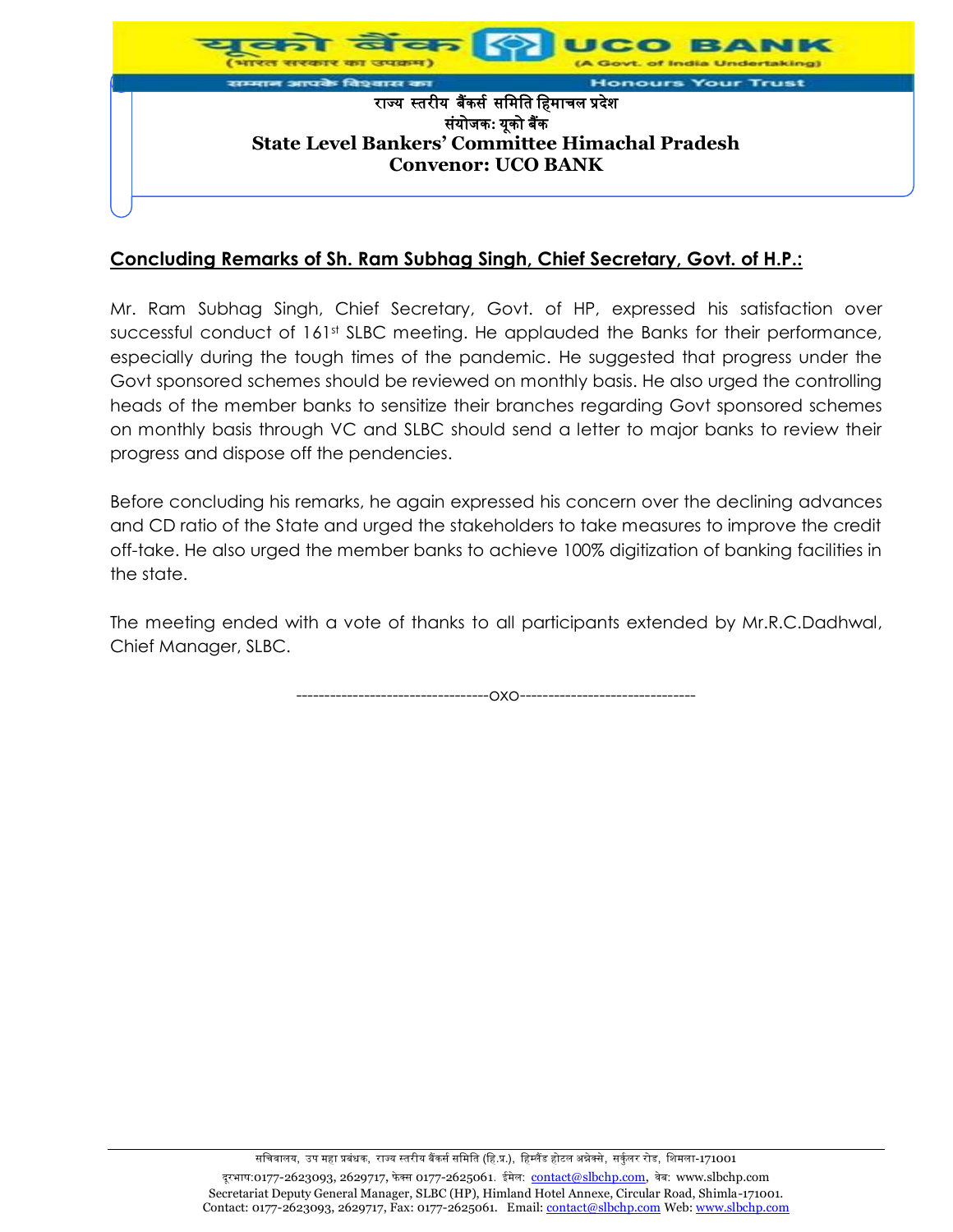

#### **LIST OF PARTICIPANTS:**

# **161 st STATE LEVEL BANKERS' COMMITTEE MEETING OF HIMACHAL PRADESH HELD ON 30th SEPTEMBER, 2021 AT CONFERENCE HALL, HOTEL PETER HOFF, SHIMLA.**

**(Annexure 1)**

| I. | <b>Chairman:</b>         | Sh. Ram Subhag Singh, IAS,                                                |
|----|--------------------------|---------------------------------------------------------------------------|
|    |                          | Chief Secretary,                                                          |
|    |                          | Govt. of Himachal Pradesh                                                 |
|    | <b>Co- Chairman:</b>     | Sh. A.K. Goel, MD & CEO, UCO Bank, Head Office, Kolkata                   |
| Ш. | Sh. Prabodh Saxena, IAS, |                                                                           |
|    |                          | Additional Chief Secretary, Finance,                                      |
|    |                          | Govt. of Himachal Pradesh                                                 |
| Ш. | <b>Convenor SLBC:</b>    | Sh. S.S. Negi,                                                            |
|    |                          | Deputy General Manager & Convenor SLBC HP,                                |
|    |                          | UCO Bank.                                                                 |
|    |                          |                                                                           |
|    |                          | IV. Department of Financial Services. Ministry of Finance Goyt, of India: |

#### **IV. Department of Financial Services, Ministry of Finance Govt. of India: SARVASHRI:**

| Director, DFS and Nodal Officer for SLBC HP.<br>Dr. Sanjay Kumar |
|------------------------------------------------------------------|
|------------------------------------------------------------------|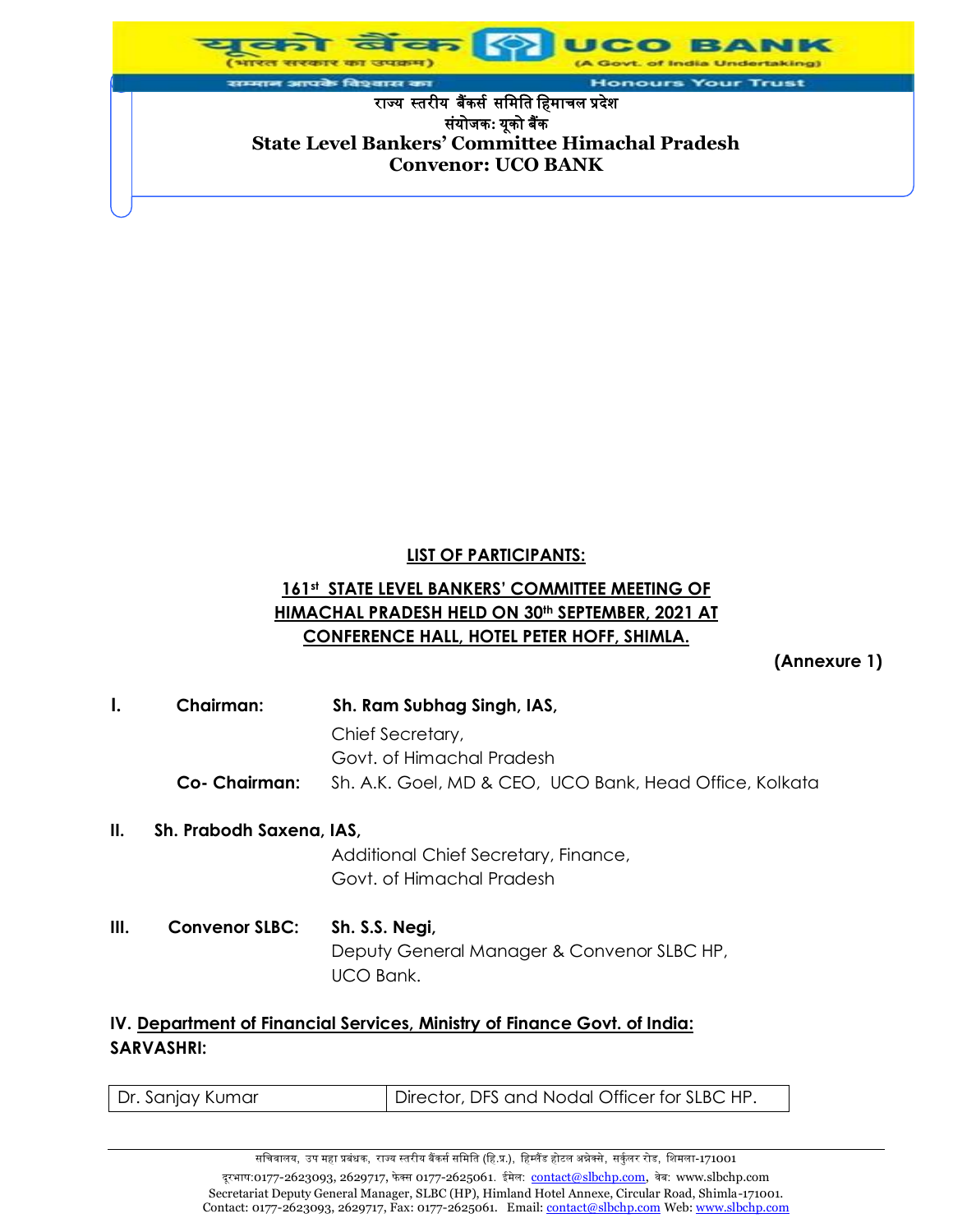जयक्षम of India Undertaking) आपके विश्वास का **Honours Your Trust** राज्यस्तरीयबैंकर्स र्मिमत मििाचल प्रदेश र्ंयोजक**:** यूको बैंक **State Level Bankers' Committee Himachal Pradesh Convenor: UCO BANK**

#### **V): RESERVE BANK OF INDIA, NABARD. SARVASHRI:**

| K.C. Anand       | General Manager (In-charge), RBI |
|------------------|----------------------------------|
| D.K. Raina       | Chief General Manager, NABARD    |
| Pitambar Agarwal | Deputy General Manager, RBI      |
| Dr. B R Premi    | Deputy General Manager, NABARD   |

#### **VI) STATE GOVERNMENT OFFICIALS: SARVASHRI:**

|                | Dr. Ajay Sharma       | Secretary, Agriculture & Animal Husbandry |
|----------------|-----------------------|-------------------------------------------|
| $\overline{2}$ | Amitabh Avasthi       | Secretary, Horticulture                   |
| 3              | Subhashish Panda      | Pr. Secretary, Tourism & CA               |
| $\overline{4}$ | Rajneesh              | Pr. Secretary, UD & TCP                   |
| 5              | Dr. Sandeep Bhatnagar | Secretary, RD/PR,                         |
| 6              | Rajender Singh Tomar  | Addl Secretary, Deptt. of Law             |
| $\overline{7}$ | K.K.Sharma            | Addl Secretary, Revenue Deptt.            |
| 8              | Rakesh Prajapati      | Director, Industries Department           |
| 9              | Yogesh J Bhamare      | Director, KVIC                            |
| 10             | Jai Prakash Sharma    | Director, Horticulture Department         |
| 11             | Manmohan Sharma       | Director, Urban development               |
| 12             | <b>Vivek Bhatia</b>   | Director, ESOMSA                          |
| 13             | Dr.A.K.Sharma         | Joint Director, Animal Husbandary         |
| 14             | Jeevan Singh Negi     | Joint Director, ESOMSA                    |
| 15             | Sanjay Sharma         | Joint Director, Industries Department     |
| 16             | Chandan Kapoor        | Joint Director, Land Records              |
| 17             | Dr. D.R. Thakur       | Joint Director, Agriculture Department    |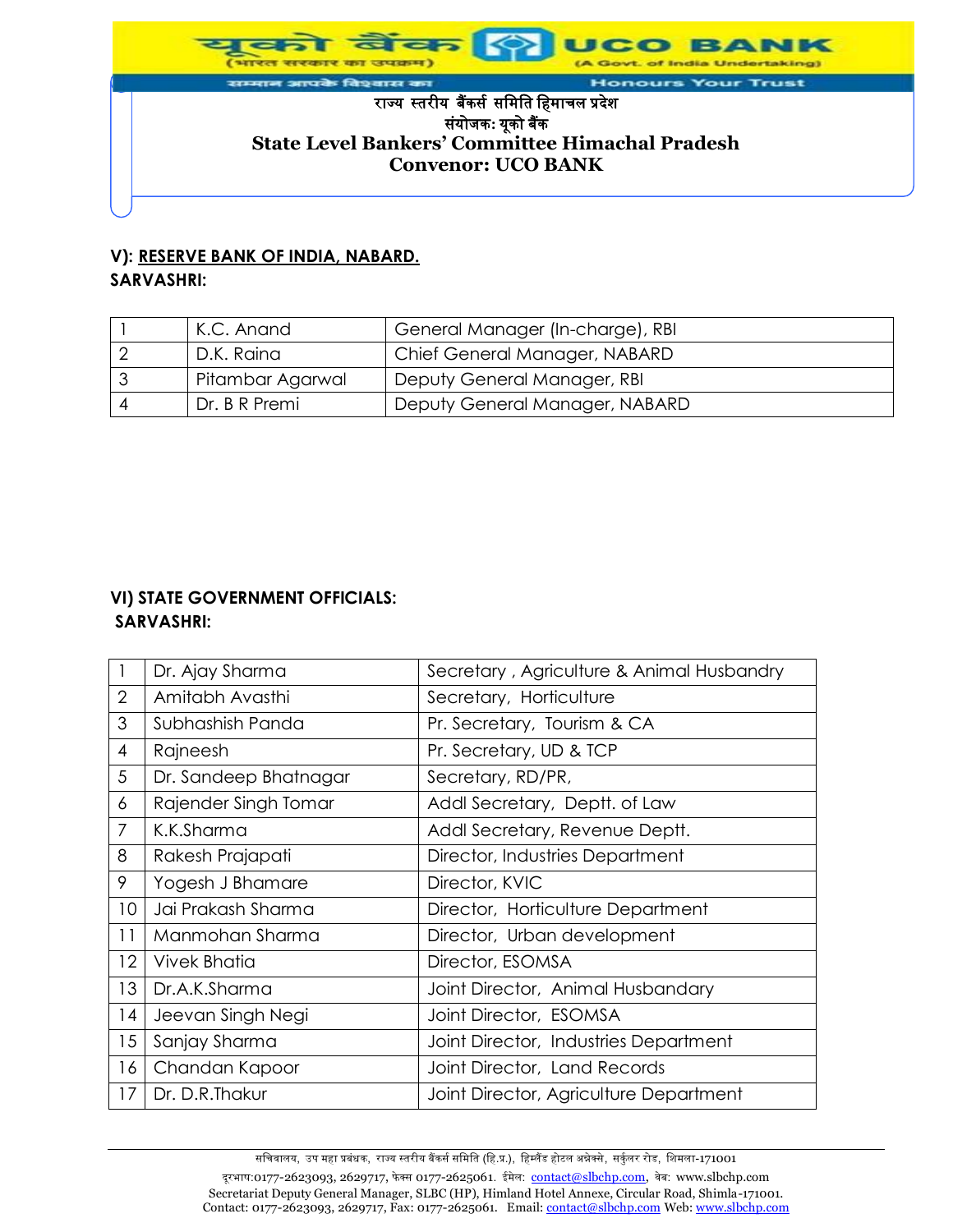|    | राम्मान आपके विश्वास का<br><b>Honours Your Trust</b>                                                                                                 |                                       |  |  |  |  |
|----|------------------------------------------------------------------------------------------------------------------------------------------------------|---------------------------------------|--|--|--|--|
|    | राज्य स्तरीय बैंकर्स समिति हिमाचल प्रदेश<br>संयोजक: यूको बैंक<br><b>State Level Bankers' Committee Himachal Pradesh</b><br><b>Convenor: UCO BANK</b> |                                       |  |  |  |  |
|    |                                                                                                                                                      |                                       |  |  |  |  |
| 18 | Deepika Khatri                                                                                                                                       | Dy. Director, Industries Department   |  |  |  |  |
| 19 | Gagan Tiwari                                                                                                                                         | Asst. Director, KVIC                  |  |  |  |  |
| 20 | Sanjeev Justa                                                                                                                                        | State Nodal Officer, HPKVIB           |  |  |  |  |
| 21 | Lalit K Mehalu                                                                                                                                       | Section officer, SC ST OBCs, Minority |  |  |  |  |
| 22 | Vijay S Singh                                                                                                                                        | Project Manager, UIDAI/ Deptt. of IT  |  |  |  |  |
| 23 | Chander Mohan                                                                                                                                        | DGM, BSNL Shimla                      |  |  |  |  |
| 24 | Mandeep Singh                                                                                                                                        | ADET(Rural), DOT, HPLSA               |  |  |  |  |
| 25 | Sunil Kumar Bansal                                                                                                                                   | AGM, BSNL Shimla                      |  |  |  |  |
| 26 | M.L.Sharma                                                                                                                                           | State Director RSETIs, NACER(MORD)    |  |  |  |  |
| 27 | Vikas Sirohi                                                                                                                                         | <b>State Nodal Officer, NPCI</b>      |  |  |  |  |
| 28 | Stuti Rucha                                                                                                                                          | Manager, NHB                          |  |  |  |  |

#### **VII): MEMBER BANKS: SARVASHRI**

|                | P.K. Dubey            | GM, PNB                               |
|----------------|-----------------------|---------------------------------------|
| $\overline{2}$ | Pawan Kumar           | Deputy General Manager, SBI           |
| 3              | Shrawan Manta         | MD, HPSCB                             |
| 4              | Anil Chauhan          | MD, HP ARDB                           |
| 5              | <b>Uday Chandra</b>   | Chairman, HPGB                        |
| 6              | Ishwar Kumar          | Deputy Zonal Manager, Bank Of India   |
| $\overline{7}$ | R.S. Tomar            | Deputy Zonal Manager, Indian Bank     |
| 8              | Dev Raj Banswal       | Regional Head, Bank of Baroda         |
| 9              | Sikirilal. V.L        | Deputy General Manager, IOB           |
| 10             | L.S. Chauhan          | Assistant General Manager, SBI        |
| 11             | Ravinder Kumar        | Assistant General Manager, KCCB       |
| 12             | Ashish Suwalka        | Assistant General Manager, Union Bank |
| 13             | Kulraj Rai            | Regional Head, Indian Bank            |
| 14             | Sukhbir kaur          | Divisional Manager, Canara Bank       |
| 15             | Prabhjeet Singh Purba | Zonal Coordinator, ICICI Bank         |
| 16             | Jeet Kumar            | Nodal Officer, SBI                    |

सचिवालय, उप महा प्रबंधक, राज्य स्तरीय बैंकर्स समिति (हि.प्र.), हिम्लैंड होटल अन्नेक्से, सर्कुलर रोड, शिमला-171001 दूरभाष:0177-2623093, 2629717, फेक्स 0177-2625061. ईमेल: contact@slbchp.com, वेब: www.slbchp.com Secretariat Deputy General Manager, SLBC (HP), Himland Hotel Annexe, Circular Road, Shimla-171001. Contact: 0177-2623093, 2629717, Fax: 0177-2625061. Email: <u>contact@slbchp.com</u> Web: www.slbchp.com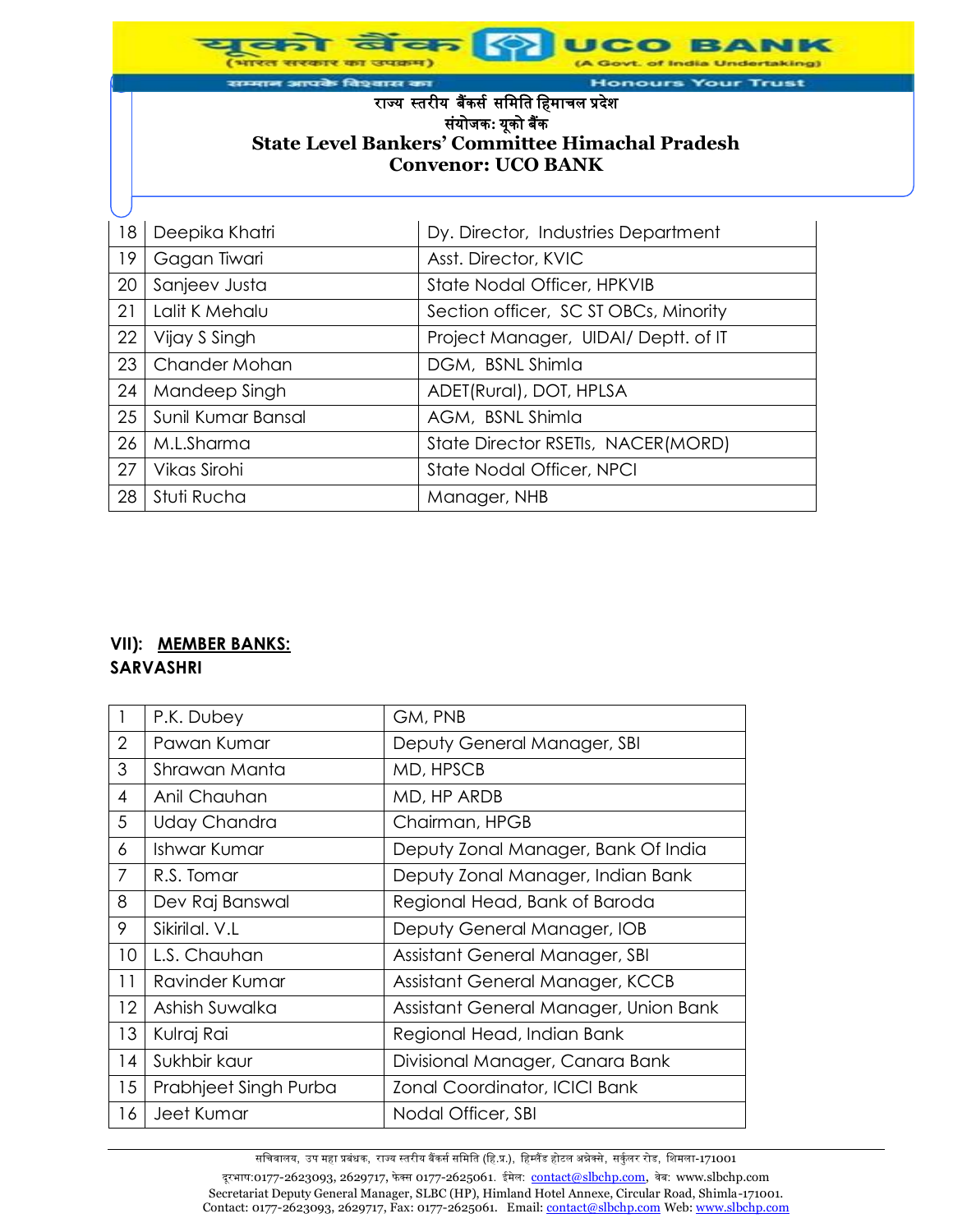आपके विश्वास का **Honours Your Trust** राज्यस्तरीयबैंकर्स र्मिमत मििाचल प्रदेश र्ंयोजक**:** यूको बैंक **State Level Bankers' Committee Himachal Pradesh Convenor: UCO BANK**

of India Undertaking)

*<u>जम्बद्धालय</u>* 

| 17 | Vizender Singh        | Chief Manager, IOB                                        |
|----|-----------------------|-----------------------------------------------------------|
| 18 | Kuber Nath Yadav      | Chief Manager, Central Bank Of India                      |
| 19 | Amit Nagar            | Chief Manager, Punjab & Sind bank                         |
| 20 | Neeta Sharma          | Manager, BOB                                              |
| 21 | Rohit Chauhan         | Manager, Bank of Maharashtra                              |
| 22 | Deepak Sharma         | Sr. Executive, J & K Bank                                 |
| 23 | Hemant Kr. Sethi      | Manager, South Indian Bank                                |
| 24 | Sudhir Sharma         | Manager, RBL Bank                                         |
| 25 | Ankur Sharma          | Asst Manager, RBL Bank                                    |
| 26 | Vivek Shyam           | Asst. Manager, Kotak Mahindra Bank                        |
| 27 | Vikas kumar           | Cluster Head, Axis Bank                                   |
| 28 | Tavishi Verma         | Cluster Head, Yes Bank                                    |
| 29 | Sunil Bhatia          | Cluster Manager, AU Small Finance Bank                    |
| 30 | Harish Sharma         | Sr. Manager, JCCB                                         |
| 31 | Ajay Sareen           | CEO, Parwanoo Urban Coop Bank                             |
| 32 | Parveen Arora         | Deputy<br>General<br>Manager,<br>Parwanoo Urban Coop Bank |
| 33 | Anoop Gupta           | CEO, Shimla Urban Coop Bank                               |
| 34 | R.N.Jamalta           | Deputy General Manager, HPSARD                            |
| 35 | Vivek Gupta           | Chief Manager, IPPB                                       |
| 36 | Himanshu Negi         | Asst Manager, Indian Post Payment Bank                    |
| 37 | <b>Vishal Gadotra</b> | DVP, Fino Payments bank                                   |
|    |                       |                                                           |

#### **VIII): LEAD DISTRICT MANAGERS: SARVASHRI**

|                | Ashok Kumar Gupta      | LDM-Bilaspur       |
|----------------|------------------------|--------------------|
| $\overline{2}$ | <b>Bhupender Singh</b> | LDM Chamba         |
| 3              | S.K. Sinha             | LDM-Hamirpur       |
| 4              | K.K. Kalsi             | LDM-Kinnaur        |
| 5              | Norbu Chhering         | LDM-Lahaul & Spiti |
| 6              | Pama Chhering          | LDM-Kullu          |
|                | A.K. Singh             | LDM-Shimla         |
| 8              | Rajeev Arora           | LDM-Sirmaur        |

सचिवालय, उप महा प्रबंधक, राज्य स्तरीय बैंकर्स समिति (हि.प्र.), हिम्लैंड होटल अन्नेक्से, सर्कुलर रोड, शिमला-171001 दूरभाष:0177-2623093, 2629717, फेक्स 0177-2625061. ईमेल: contact@slbchp.com, वेब: www.slbchp.com Secretariat Deputy General Manager, SLBC (HP), Himland Hotel Annexe, Circular Road, Shimla-171001. Contact: 0177-2623093, 2629717, Fax: 0177-2625061. Email: contact@slbchp.com Web: www.slbchp.com